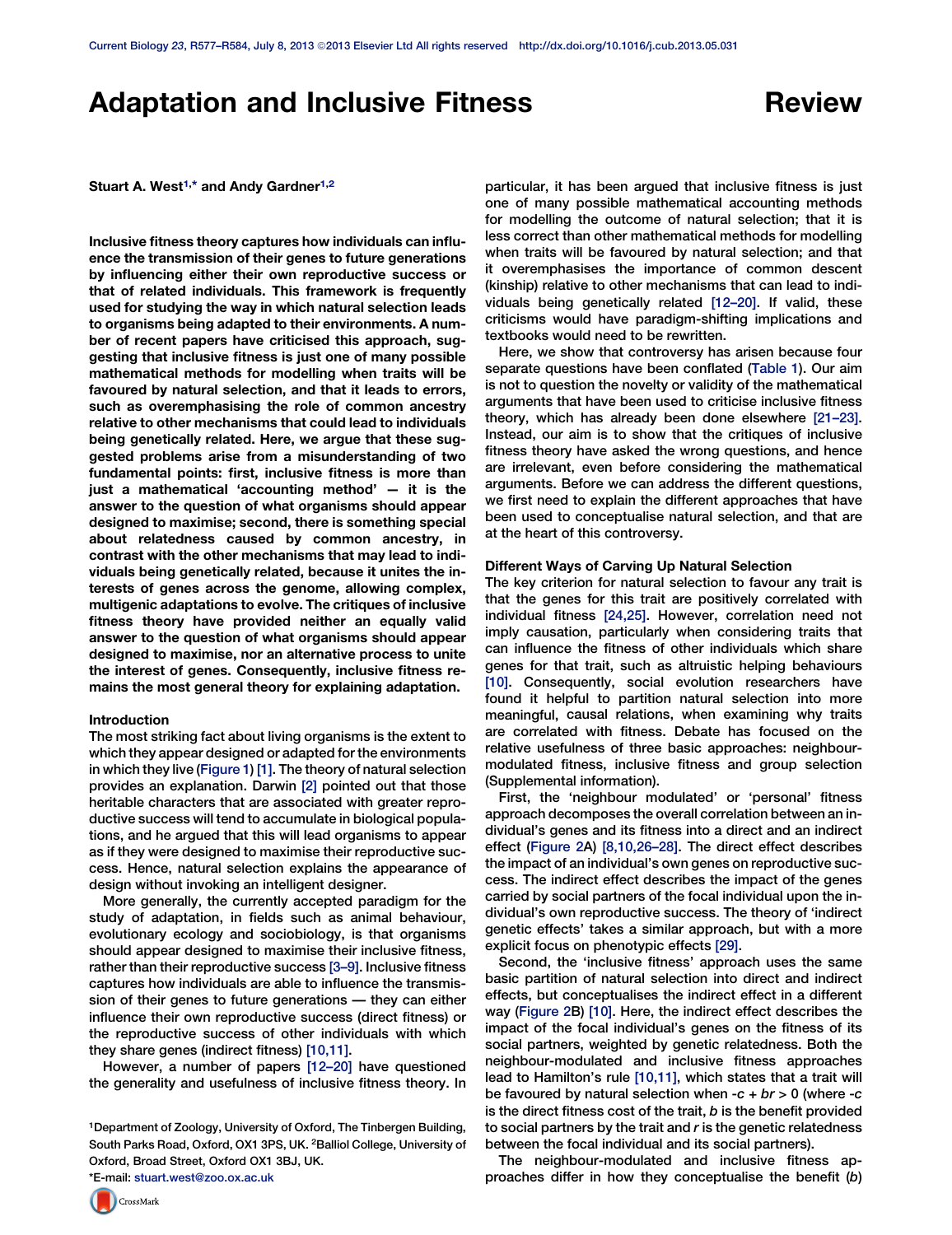<span id="page-1-0"></span>

and relatedness (r) terms [\[8,10,26–28\].](#page-6-0) For example, consider the evolution of altruism in a panmictic outbreeding population. With neighbour-modulated fitness, there is a tendency r that a focal individual who carries genes for altruism is also aided by her social partner. To the extent that she is aided, she receives a benefit  $b$ , and so the average benefit to the focal individual is rb. In contrast, with inclusive fitness, the focal individual always helps the social partner, providing a benefit b. In this case, r is a measure of how much helping the social partner increases the frequency of the focal individual's genes, such that we can express the overall genetic benefit to the focal individual as rb.

Consequently, neighbour-modulated fitness examines how social partners influence the fitness of the focal individual, whereas inclusive fitness examines how the focal individual influences the fitness of its social partners. The b term is the benefit that is either received (neighbour-modulated fitness) or given (inclusive fitness) by the focal individual. The  $r$  term is a measure of the extent to which either social partners have a similar disposition for altruism (neighbour-modulated fitness), or the focal individual values its social partners (inclusive fitness). Put simply, inclusive fitness is actor-centric with one focal actor, whom we focus on in a world full of recipients (including itself), while neighbour-modulated fitness is recipient-centric, with one focal recipient whom we focus on in a world full of actors (including itself).

Third, the 'group selection' approach decomposes the overall correlation between an individual's genes and its fitness into within-group and between-group effects ([Fig](#page-3-0)[ure 2C](#page-3-0)) [\[30\]](#page-6-0). The within-group effect describes the average association between genes and fitness within social groups in the population, and it contributes to the total action of natural selection in proportion to the heritable variation that exists within social groups. The between-group effect describes the association between genes and fitness at the group level, and contributes to the total action of natural selection in proportion to the heritable variation that exists between social groups.

### Figure 1. Organisms appear designed or adapted to the environment in which they live.

(A) A turtle ant soldier has a disc on its head that appears as if it was designed to fill the entrance to the tree cavities in which they live, forming a 'living door'. (B) A male peacock spider woos a female using a brightlycoloured flap that looks like an artist's psychedelic rendering of a spider. (C) This is not an ant — it is a clubionid spider that appears designed to look like the painfully-stinging trap jaw ants of the genus Odontomachus, which it lives alongside. (D) Some workers of the honeypot ant appear as if they are designed to act as storage containers. The cardinal problem for evolutionary theory is to explain this apparent design of organisms [\[5,57,64\]](#page-6-0). Photos used with permission, copyright Alex Wild (A,C,D) and Jürgen Otto (B).

### Do Different Methods Yield Different Predictions?

Our first question is whether the different methods described above yield different predictions for how

traits will evolve in response to natural selection? They do not [\[8,10,28,31–36\].](#page-6-0) They are just different ways of dividing up the dynamics of natural selection (Supplemental information). No approach is more correct than the other. Consequently, when modelling specific traits, researchers can use whatever method is most useful for the task at hand. The most frequently used methods are neighbour-modulated and inclusive fitness. In particular, modern neighbour-modulated fitness methods allow the modeller to go from the underlying biology to an expression or fitness, in a way that facilitates the development of relatively general models [\[8,27,28,35,37\].](#page-6-0) In contrast, the group selection approach is used relatively little for modelling specific traits partly because as soon as one moves away from the simplest, most abstract models, and wants to add in real world biology, it often becomes analytically intractable for example, when populations are structured into different classes of individual, according to sex, age, caste or ploidy [\[38–40\]](#page-6-0).

#### What Should Organisms Appear Designed for?

Our second question is which quantity does natural selection lead organisms to appear designed to maximise (design objective)? To put this another way: if natural selection leads organisms to appear as if they are striving to maximise their fitness, then what is their fitness [\[10,24,41\]?](#page-6-0) Fitness, in the sense of the organism's maximand, must fulfil two criteria ([Table 2](#page-3-0)).

First, the maximand must be a 'target' of natural selection. That is, the maximand must satisfy the condition that if a gene is positively correlated with this maximand, then natural selection will lead to that gene increasing in frequency [\[25,42\]](#page-6-0). This is true for neighbour-modulated fitness, and it is also true for inclusive fitness [\[10,24,41,43\]](#page-6-0). In contrast, it is not generally true that group fitness is a target of natural selection, because whether or not traits are favoured depends upon the relative importance of within-group and between-group fitness effects [\[40\].](#page-6-0) Consequently, not all genes that are associated with greater group fitness will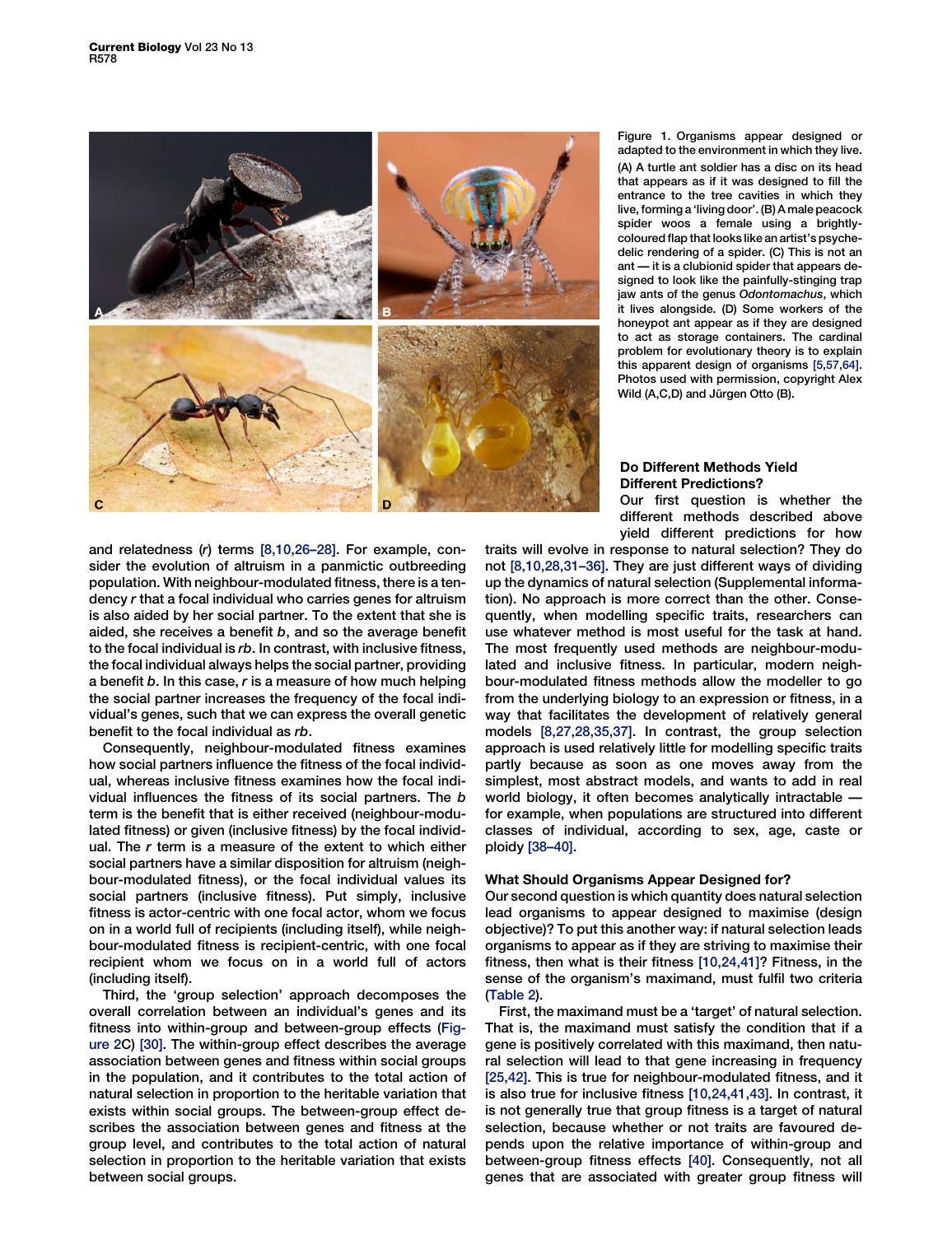<span id="page-2-0"></span>

| Table 1. Critiques of inclusive fitness theory have conflated separate questions.                                                                  |                                                                                                                                                       |  |
|----------------------------------------------------------------------------------------------------------------------------------------------------|-------------------------------------------------------------------------------------------------------------------------------------------------------|--|
| Question                                                                                                                                           | Answer                                                                                                                                                |  |
| Do the different partitions of natural selection yield different predictions?                                                                      | No.                                                                                                                                                   |  |
| What quantity does natural selection lead organisms to appear designed to<br>maximise (design objective)?                                          | Inclusive fitness.                                                                                                                                    |  |
| Why is it useful to have a design principle or maximand?                                                                                           | To describe how organisms should be designed, and for linking<br>theoretical and empirical studies.                                                   |  |
| Is there anything special about genetic relatedness that arises from recent<br>common ancestry, as opposed to other genetic assortment mechanisms? | Yes, it leads to a more-or-less equal relatedness across most of the<br>genome, and hence allows complex multigenic adaptations to be<br>constructed. |  |

be favoured by natural selection, and genes that are associated with lower group fitness can be favoured by natural selection.

Second, the maximand must be under the organism's 'full control', meaning that it is determined only by the traits and actions of the focal organism'. This is because organisms can only appear designed to maximise something that they are able to control. The individual does not, in general, have full control of its neighbour-modulated fitness, as parts of this are mediated by the actions of her social partners. However, the individual does have full control of inclusive fitness, as this is explicitly defined in terms of the fitness consequences for itself and others that arise out of its actions ([Figure 2](#page-3-0); Supplemental information) [\[10\].](#page-6-0) Specifically, Hamilton [\[10\]](#page-6-0) described inclusive fitness as personal (neighbour-modulated) fitness, stripped of all components caused by others (leaving only direct fitness), and augmented to allow for the consequences of the actor on others (indirect fitness). Finally, the individual will not usually have full control of its group's fitness, although the group itself might be regarded as having full control of its own fitness [\[40\]](#page-6-0).

The general point here is that inclusive fitness is not just an accounting method, for mathematically modelling when traits will be favoured by natural selection [\[14–16,20\]](#page-6-0), it is also the answer to the question of what should organisms appear designed to maximise [\[10\]](#page-6-0). No other definition of fitness provides a measure that is both a target of selection and also under the full control of the organism. Hence, natural selection will lead organisms to appear designed to maximise their inclusive fitness, and inclusive fitness is our most general encapsulation of Darwinian fitness [\[10,41,43\].](#page-6-0) Our aim here is not to argue that inclusive fitness is the way to answer all evolutionary problems. For example, if you wanted to predict gene dynamics, you would use population genetics. Rather, inclusive fitness is the way to understand organismal design. Similarly, we are not saying that everyone needs to think of organisms as maximizing agents, but rather that you can think of them in this way, and that doing so requires inclusive fitness.

It is important to distinguish here between the mathematical modelling and the conceptualisation of natural selection. If the goal is simply to model the evolution of a particular trait, such as altruism, then one can use whatever method is most useful to the problem at hand. However, if the goal is to understand the adaptive rationale for altruism, or any other trait, then the inclusive fitness approach is the only one that fulfils the requisite criteria [\[5,10,41\]](#page-6-0). Indeed, because the maths are often more straightforward under the neighbour-modulated fitness approach, a common method is to develop models with neighbour-modulated fitness and then move to inclusive fitness for the purpose of conceptualisation [\[8,27,28\].](#page-6-0) Nonetheless, while it can be useful for theoreticians to mix and match different approaches to their purpose, empirical biologists studying whole organisms need only think about inclusive fitness.

#### Organisms as Maximizing Agents?

Our third question is why it is useful to have a design principle or maximand? A design principle has been fundamental for linking theoretical and empirical research. When we observe organisms in the field, such as a foraging bird, or an ant tending to her colony's fungus garden, their behaviour has the appearance of design or intention. Inclusive fitness theory provides a link from the gene-frequency dynamics of natural selection to the appearance of design and intention at the individual level [\[24,41,44\]](#page-6-0). Specifically, it allows us to conceptualise individuals as trying to maximise something, with that 'something' being inclusive fitness. It is for this reason that inclusive fitness theory has played the central role in the study of adaptation, in fields such as behavioural and evolutionary ecology [\[3,4\].](#page-6-0) More generally, by showing how a design principle emerges from the action of natural selection, Darwinism is able to explains the apparent design of the living world [\[5\].](#page-6-0)

The intuitive advantage of the 'individual as a maximizing agent' analogy is most easily illustrated with a biological example. Consider social insect workers, which forgo the chance to reproduce and instead help to rear their siblings ([Figure](#page-4-0) 3). The inclusive fitness approach suggests that the worker does this because she is closely related to her siblings and so this improves her inclusive fitness. This makes intuitive sense, because the help and relatedness can be easily observed and measured. In contrast, the neighbourmodulated fitness approach suggests that workers help because although the gene carrier is sometimes a worker, who has no neighbour-modulated fitness, at other times the gene carrier is a queen, whose neighbour-modulated fitness is increased owing to help from her workers who also carry copies of the gene. Consequently, on average, individuals carrying genes for worker helping have a higher neighbour-modulated fitness than individuals not carrying such genes. Whilst both descriptions are formally correct, neighbour-modulated fitness does not engage with the intentionality observed in individual behaviour, and hence can be conceptually cumbersome.

The advantage of the maximising agent analogy provided by inclusive fitness theory also becomes obvious when considering how observational and experimental studies are carried out and interpreted. Consider an experiment that manipulates the behaviour of an individual, such as its clutch size decision or level of cooperation. It is standard practice to measure the consequences of that change in behaviour, both for the focal individual and its social partners, such that the inclusive fitness effect of the behaviour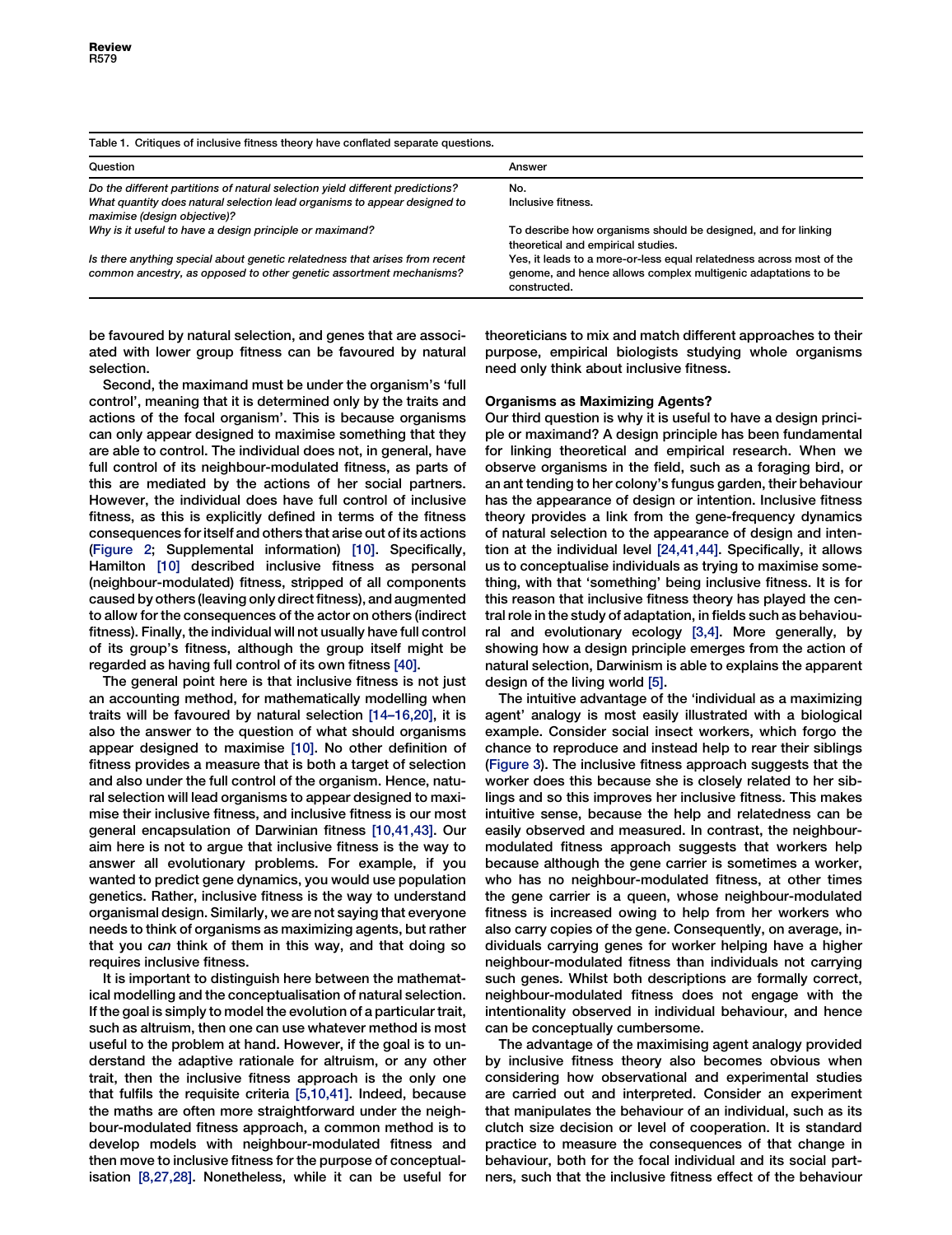<span id="page-3-0"></span>

#### Figure 2. Partitions of natural selection.

The overall correlation between a focal individual's genes and her reproductive success can be decomposed into: (A) the direct effect on the focal individual (blue arrow) and the indirect effect of those genes in the focal individual's social partners (red arrow), (B) the direct effect on the focal individual (blue arrow) and the indirect effect on the focal individual's social partners (red arrow); (C) within-group (orange arrows) and between-group (green arrows) effects. A distinguishing feature of the inclusive fitness approach (B) is that the focal individual has control of the causal fitness effects (the arrows).

can be estimated [\[3,4\]](#page-6-0). In contrast, the neighbour-modulated fitness (and group selection) approach emphasises correlations in behaviour between relatives (or group mates) such that, as well as changing the behaviour of the focal individual, the experimenter may also have to change the behaviour of any social partners, by an amount that depended upon their relatedness (or a measure of population structure like  $F_{ST}$ ). It is not without reason that this isn't the approach usually taken by empirical biologists studying whole organisms.

Another advantage of the maximising agent analogy is that, because it focuses on the perspective of individual actors, it emphasises when design objectives differ, and hence readily identifies evolutionary conflicts of interest. This includes scenarios where there can be some overlap of interest, such as conflicts between family or group members, and between genes within a genome [\[45–47\]](#page-6-0). In contrast, the neighbour-modulated fitness approach focuses on the average consequences of a trait across different actors, and so tends to obscure conflicts, providing a more cumbersome way of conceptualising them. It is for this reason that the inclusive fitness approach has led to the identification and study of evolutionary conflicts [\[3,4,45–47\]](#page-6-0).

#### Is There Anything Special about Common Ancestry?

We now turn to our fourth question: when considering social adaptations, such as altruism, is there anything special about genetic relatedness that arises from recent common ancestry, as opposed to other assortment mechanisms that could lead to individuals being genetically related? Hamilton [\[10\]](#page-6-0) was the first to point out that indirect fitness benefits require genetic relatedness for the trait being considered, and not common ancestry (genealogical kinship) per se. Hamilton illustrated this by showing how a gene could be favoured if it could identify the presence of copies of itself in other individuals and behave nepotistically towards these other individuals, irrespective of their genealogical relationship to its own carrier. Such assortment mechanisms are usually called 'greenbeards', after Dawkins' [\[48\]](#page-6-0) thought experiment where the gene causes its carrier to both grow a green beard and also provide help to other individuals with green beards.

The possibility for greenbeard-like effects has been used to argue that assortment is the fundamental issue, and that there is nothing special about genetic relatedness arising from common ancestry (i.e. genealogical kinship) [\[14,15,20\]](#page-6-0). In order to address this, we consider the types of adaptation that would arise from genetic relatedness caused by different mechanisms. Greenbeards represent an extreme case, where the assortment mechanism and

social behaviour are encoded on a single gene (or tightly linked genes), and the behaviour is directed towards other carriers of that gene [\[31\]](#page-6-0). We would usually expect that assortment mechanisms and the social responses to them are based on complex phenotypes caused by multiple genes scattered across the genome; for example, a gene (or genes) for the cue on which genetic recognition was based, such as smell, a gene for the cue and a gene for the social behaviour [\[49\]](#page-6-0). When these genes are scattered, the relatedness between two individuals at the recognition and social behaviour genes will, on average, be that due to common ancestry rather than whether they share the gene for the cue per se [\[49\]](#page-6-0). This means that natural selection will only favour multiple gene assortment mechanisms if the cue is a reliable indicator of common ancestry [\[49\]](#page-6-0). Consequently, we need merely compare the types of adaptation caused by greenbeards versus common ancestry.

Assortment mechanisms, such as greenbeards, are unlikely to lead to significant adaptation because they will be extremely rare and can only lead to traits that are produced by a single or small number of tightly linked genes. First, greenbeards can be outcompeted by cheats that display the beard without also performing the helping behaviour ('falsebeards') [\[48,50\].](#page-6-0) Consequently, greenbeards are expected to be rare in the natural world. Second, even if a greenbeard were stable, it would lead to a high genetic relatedness at the greenbeard locus, but not at other parts of the genome [\(Figure 4](#page-4-0)A) [\[51\]](#page-6-0). This means that any resulting adaptations would have to be constructed by just that greenbeard gene and the genes tightly linked to it. Every other gene in the genome will be united in their attempt to either produce a falsebeard, or to replace the greenbeard with a trait that is responding to genealogical relatedness [\[52\].](#page-6-0) Consequently, given that all but the simplest traits are underpinned by multiple genes, greenbeards are unlikely to lead to elaborate adaptation [\[51,52\].](#page-6-0)

In contrast, a special property of recent common ancestry is that it leads to more or less equal genetic relatedness

Table 2. Design and fitness maximisation.

|                                 |     | Target of selection? Under own control? |
|---------------------------------|-----|-----------------------------------------|
| Neighbour-modulated fitness Yes |     | No                                      |
| Inclusive fitness               | Yes | Yes                                     |
| Group fitness                   | No  | Yes/No                                  |

In order to represent a quantity that the organism appears designed to maximise, a fitness measure must be both a target of natural selection and also under the organism's sole control. Only inclusive fitness fulfils both of these criteria.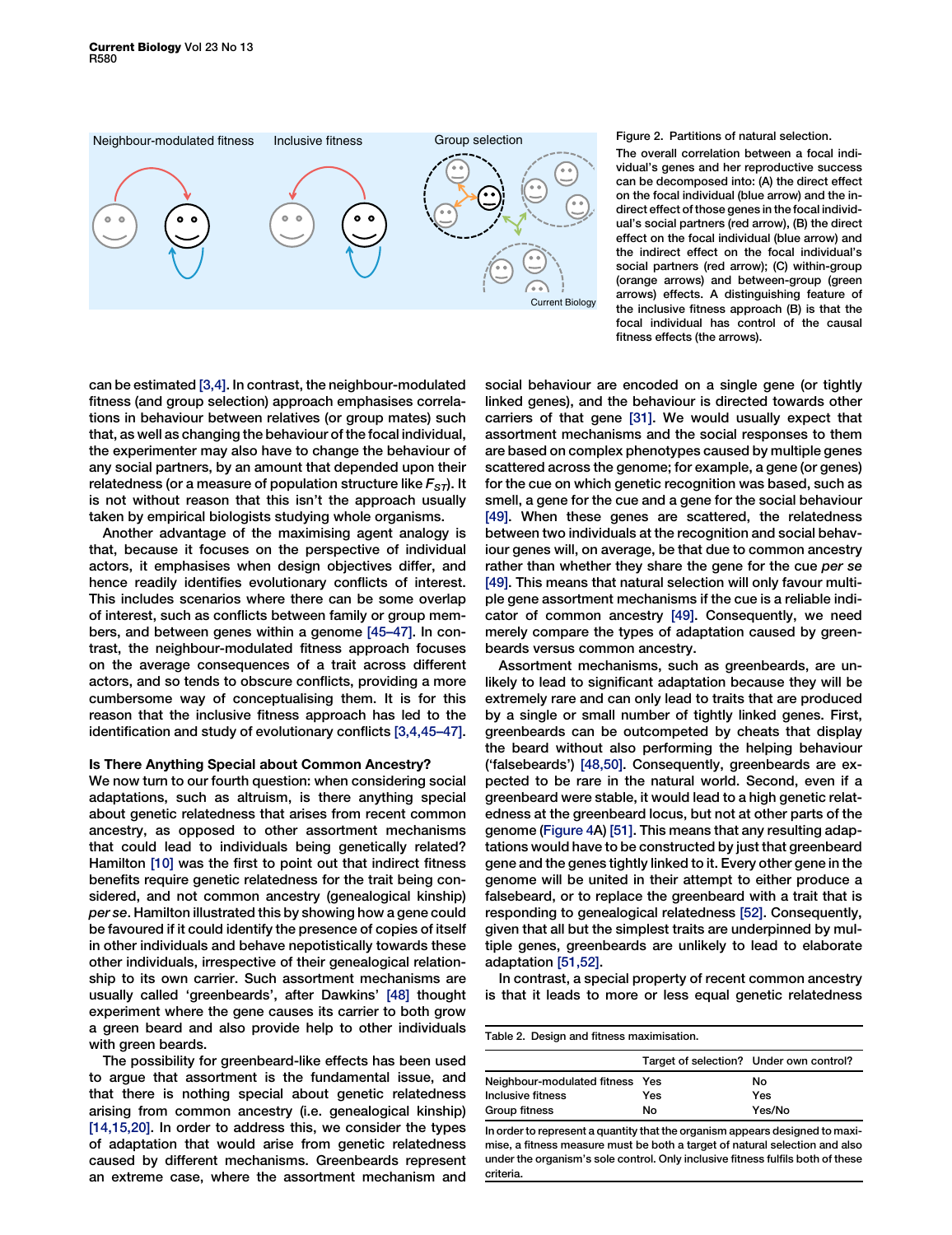<span id="page-4-0"></span>Figure 3. Design and purpose.

If we examine the different castes of a social insect, they appear to have very different designs and purposes. In the termite Macrotermes bellicosus, the large queen (A) is essentially an egg laying machine, while workers (B) collect food, maintain and enlarge the nest, and care for the queen, eggs and young, while soldiers defend the nest. Photos by Judith Korb and Volker Salewski.



across the majority of the genome, such that most loci will be pulling in the same direction when constructing adaptations (Figure 4B) [\[51\]](#page-6-0). Furthermore, while some methods for generating genetic associations require strong selection differences between alleles, common descent operates regardless of the strength of selection. These points mean that common ancestry can favour the evolution of social adaptations in a way that simply is not possible with other association mechanisms [\[51\].](#page-6-0)

The empirical data on social traits support the hypothesised special role of common descent, with studies showing that genealogical relatedness matters for a wide range of traits, including sex allocation, policing, conflict resolution, cooperation, altruism, spite, parasite virulence, within group or family conflict, cannibalism, dispersal, alarm calls, eusociality and genetic conflict [\[3,4,9,50,53\].](#page-6-0) In contrast, greenbeard effects are incredibly rare [\[50\]](#page-6-0), and it is still a matter of debate whether the known examples have been selected for because of their greenbeard properties per se. More generally, this illustrates that whilst population genetic models provide the gold standard for evolutionary theory, simple one-locus models [\[14\]](#page-6-0) can be over-interpreted in misleading ways. This is because real-world adaptations are underpinned by multiple loci, distributed across the genome, rather than a single locus [\[54\].](#page-6-0) Inclusive fitness is a theory of whole-organism biology.

#### Genes Versus Individuals?

The idea that we can treat individuals as maximising agents is based on the implicit assumption that we can effectively ignore the consequences of genetic conflict within individuals. However, natural selection is driven by changes in gene frequencies, and 'selfish genes' can be favoured to increase their own transmission, even if this incurs a cost at the level of the individual  $[47]$ . So, why do we not give up on the idea of individuals as maximising agents, and just conceptualise natural selection via gene dynamics?

One reason is that, to explain adaptation, we are almost forced to think in terms of a maximand and at the individual level. Even at the level of the gene, we would still want to know what the maximand is, and the answer is 'the inclusive fitness of the gene' [\[54\]](#page-6-0). But, adaptation is manifest at the level of the individual, and results from the cooperation of multiple genes distributed across the genome, not just the operation of a single gene [\[54\]](#page-6-0). Consequently, we require a theory that explains how and why genes pull together at the individual level, and the form of adaptation that this will lead to. Inclusive fitness theory does this. Indeed, as we saw in the previous section, population genetic models can be misinterpreted in terms of the adaptations we would expect at the individual level.

Another reason is that the individual approach provides a heuristic that facilitates the interplay between theory and data. By black boxing the genes, we can focus on other aspects of biology, such as ecology and behaviour. This makes it easier to both develop models, and test the robustness of those models to changes in the underlying biological parameters [\[8,55,56\]](#page-6-0). A focus on individuals also makes it easier to spot when there will be conflicts between individuals, such as between parents and their offspring, or between siblings [\[46\].](#page-6-0) Furthermore, working out the exact solution to a more specific genetic model might not be very helpful, because we will rarely know the underlying genetic architecture of a trait. The individual approach assumes that genetic architecture does not constrain adaptation (phenotypic gambit), and hence provides a robust approximation to a wide range of genetic models that can be applied broadly across a range of species [\[21,32\]](#page-6-0).

A general point here is that the individual approach trades off generality and applicability versus exactness, in a way that facilitates progress. Furthermore, it does so when the exactness would usually have to be based on guesswork. Nonetheless, we stress the importance of seeing this as a heuristic approach, which should only be used when the advantages outweigh the disadvantages, which is best judged empirically. The progress made with the individual approach, in fields such as behavioural and evolutionary ecology, suggest that the benefits usually far outweigh the costs [\[3,4,56\]](#page-6-0).

The disadvantages of ignoring genetic conflict will often be minor, because we expect it to have relatively little influence on adaptation at the individual level. First, for most traits, such as foraging or predator avoidance, the only way that a gene can increase its transmission to the next generation is by increasing the fitness of the individual carrying it, so



Figure 4. Relatedness through common ancestry and assortment.

(A) Common ancestry: the genetic relatedness between outbred diploid siblings is the same at all autosomal loci. (B) If genetic similarity is caused only by a single greenbeard gene, then relatedness is expected to drop off on either side of the greenbeard. The rate of drop off will depend upon recombination rates, population structuring, etc. Adapted from [\[51\].](#page-6-0)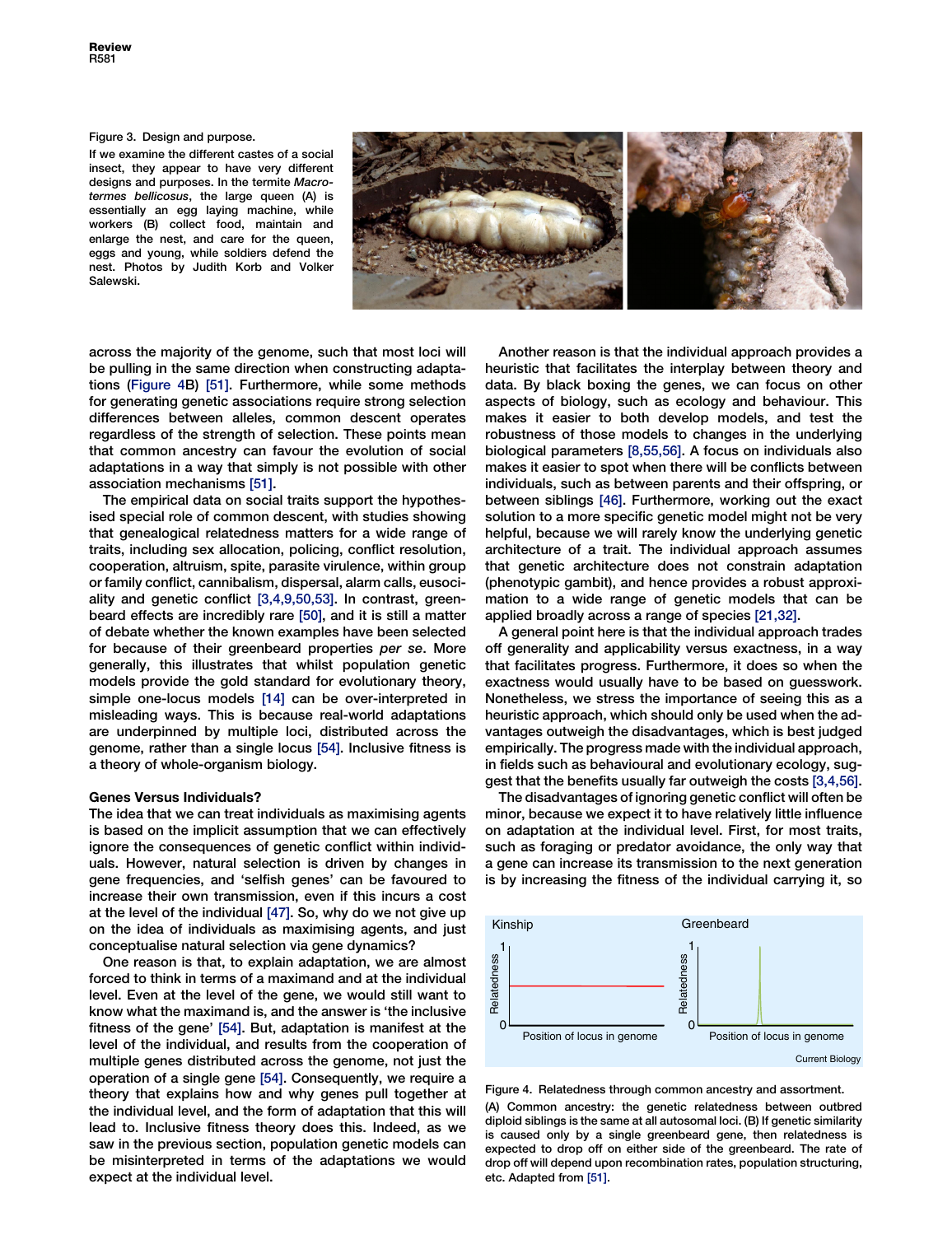

Figure 5. Conflict and fitness maximization. The figure shows a scenario where there is a conflict of interest over the optimum phenotype between genes with maternal origin (m), paternal origin (p), or which have no information about their origin (i) [\[45\]](#page-6-0). The latter also represents the perspective of a gene trying to maximise the inclusive fitness of the individual. (A) If organisms were poorly fitted to their environments, all their genes would be pulling in much the same direction, towards a distant set of closely-coinciding optima. (B) It is only upon closing in upon the individual optimum that minor quantitative disagreements between genes will come into play.

there will be no conflict. Consequently, we would expect genetic conflict to be limited to traits where transmission can be altered, such as the offspring sex ratio [\[47\]](#page-6-0). Second, when a gene increases its own transmission to the detriment of the other genes in the genome, all of those other genes will be united in what Leigh [\[57\]](#page-7-0) termed the 'parliament of the genes' to suppress the selfish gene. So, for example, while selfish sex ratio distorters can be common, their presence is strongly correlated with suppressors, such that they have little influence on the population sex ratio [\[58,59\]](#page-7-0). Third, complex adaptations are underpinned by multiple loci, and so we would not expect selfish genes acting alone to be able to manifest complex adaptation [\[54\].](#page-6-0) Fourth, even in these cases where we expect conflict, the overall effect of genes at multiple loci pulling in different directions will often cancel out at the individual level. The very fact that we can observe such conflicts suggests that the organism has attained near perfection in its adaptation (Figure 5). Furthermore, one of the best ways to discover genetic conflicts empirically is to detect departures from inclusive fitness maximisation at the individual level. All of these points clarify the utility of the individual as maximising agent analogy in the study of adaptation.

#### Asking the Wrong Questions

The above points make it clear that, in order to challenge the inclusive fitness paradigm, it would be necessary to show that there is a more useful maximand (design objective) than inclusive fitness. None of the critiques of inclusive fitness have even suggested an alternative maximand, let alone compared their relative utility [\[12–20\]](#page-6-0). These critiques have missed that the major purpose of inclusive fitness is to provide an answer to the question of what organisms should appear designed to maximise. Another possibility could have been to show that the individual as a maximizing agent analogy is not useful for linking theory to data, in conflict with evidence from fields such as behavioural and evolutionary ecology  $[3,4,9]$ , or that there is a more useful approach. Again, none of the critiques even touched upon this. Indeed, the critiques themselves used intentional language such as 'altruism', the use of which is formally justified by the maximizing agent analogy [\[60\],](#page-7-0) and so they appear to endorse rather than criticize this approach.

Instead of engaging with such scientifically-relevant issues, the papers criticizing inclusive fitness theory simply reinvented old problems that were solved decades ago, and are hence largely irrelevant [\[21,22\].](#page-6-0) For example, arguing that inclusive fitness requires restrictive assumptions, that it is less general, or that it does not make predictions that are

different from those yielded by other methods, such as population genetics [\[12–20\].](#page-6-0) It has long been known that inclusive fitness theory, and all of the other partitions we have discussed here, can be used to make either relatively general models with few assumptions, for the purpose of providing a conceptual overview, or more specific models with more assumptions, when that is useful for predicting the evolution of specific traits [\[8,27,28,33,61\].](#page-6-0) To give another example, inclusive fitness theory was not developed as a competitor to the theory of natural selection [\[15\]](#page-6-0). Instead, it is the answer to the question of what is the design principle (maximand) that emerges from the process of natural selection, and so we expect that, when the same assumptions are made, different methods should yield the same prediction.

It is not clear why the role of inclusive fitness as a maximand has been ignored in the recent critiques of inclusive fitness theory. A reading of even just the abstract of Hamilton's [\[10\]](#page-6-0) original inclusive fitness paper makes clear that his motivation was to find a maximand of natural selection, and not just an accounting method: 'a quantity is found which incorporates the maximizing property of Darwinian fitness. This quantity is named 'inclusive fitness'. Species following the model should tend to evolve behaviour such that each organism appears to be attempting to maximize its inclusive fitness'. Since then, the concept of inclusive fitness maximisation has been central to fields such as behavioural and evolutionary ecology [\[3,4,32,43,62\].](#page-6-0)

Another criticism of inclusive fitness theory has been that it focuses on common ancestry, which is just one mechanism for producing genetic associations [\[12,14\].](#page-6-0) This criticism is misguided on two counts. First, the possibility for other association mechanisms was already clarified almost 40 years ago, within the framework of inclusive fitness theory [\[10,31\]](#page-6-0). Second, the aim of inclusive fitness theory is not just to explain when a single gene will spread, but rather to explain complex organismal adaptation. Adaptations are underpinned by multiple genes distributed across the genome, and so we need a mechanism that leads to genes pulling in the same direction when constructing social adaptations. Recent common ancestry neatly solves this problem [\[51\]](#page-6-0), and has been central to explaining the empirical data on all forms of social trait, from cannibalism to altruism [\[3,4\]](#page-6-0). None of the critiques of inclusive fitness theory have suggested an equally valid or better way to unite the interest of genes.

By asking the wrong questions, and reinventing longsolved problems, these critiques have removed attention from more biologically interesting questions on the use of inclusive fitness theory. For example, in bacteria, mobile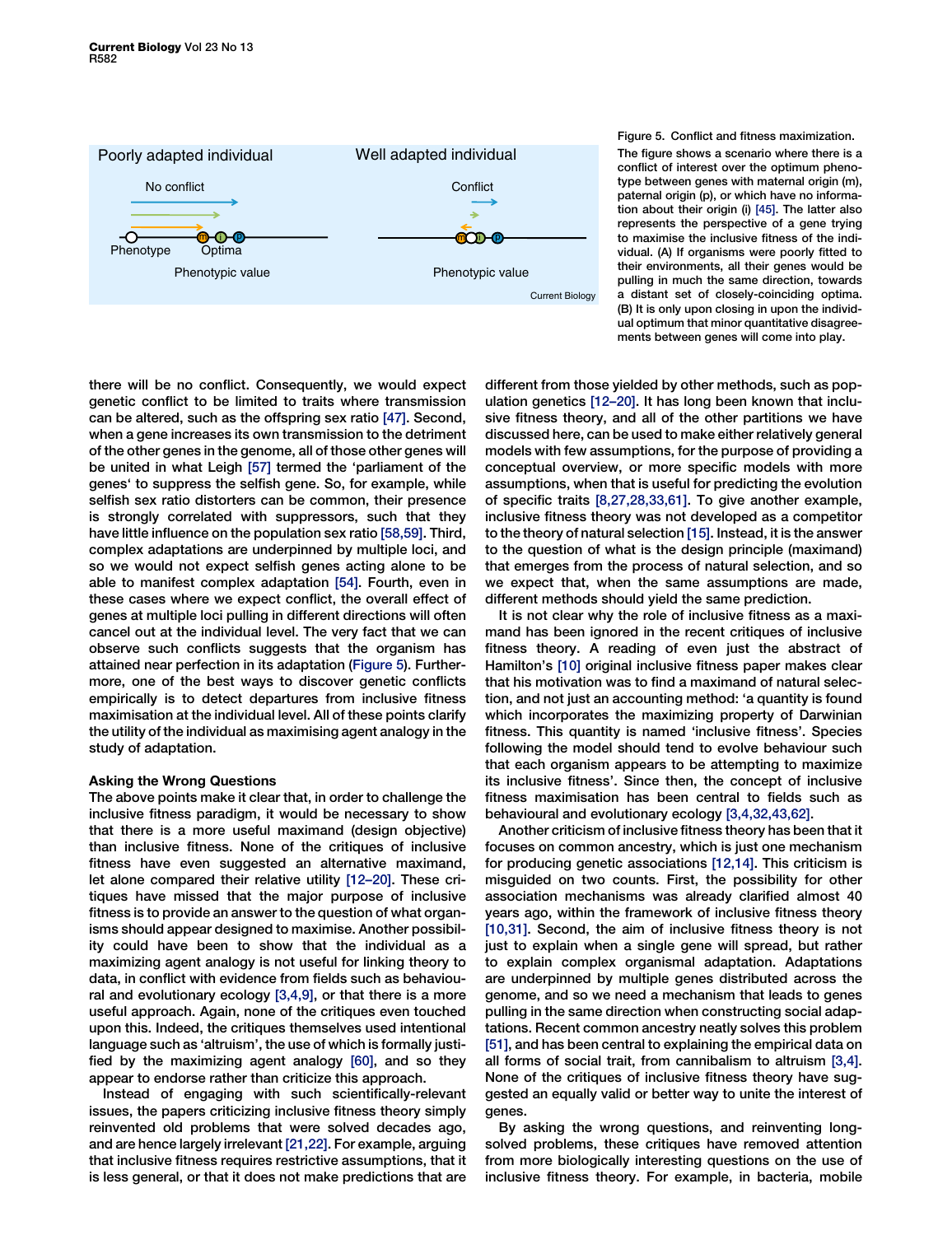<span id="page-6-0"></span>genetic units, such as plasmids, can move horizontally, leading to the genes on the plasmid having a different inclusive fitness optimum [\[63\].](#page-7-0) When is this optimum sufficiently different from that of the chromosomes that we have to think of the cell as fragmented into two maximizing agents (chromosomes versus plasmid), rather than a single maximising agent? Other unresolved issues include the impact on inclusive fitness maximisation of non-additive fitness effects [43,54], or traits not being conditionally expressed according to the actor class, such as queen or worker [8].

#### **Conclusions**

It is useful to consider what we would require from a theory of adaptation, if we were to develop one from scratch. We would require the theory to do three things: first, capture the quantitative dynamics of natural selection, so that it can predict the evolution of specific traits; second, provide a maximand or design objective for organismal traits; third, explain why genes across the genome pull in the same direction, when constructing complex adaptations. The beauty and unique position of inclusive fitness theory is that it fulfils all three of these requirements. None of the critiques of inclusive fitness theory have suggested an alternative theory of adaptation that fulfils these criteria.

#### Supplemental Information

Supplemental information providing conceptual background can be found with this article online at [http://dx.doi.org/10.1016/j.cub.2013.](http://dx.doi.org/10.1016/j.cub.2013.05.031) [05.031](http://dx.doi.org/10.1016/j.cub.2013.05.031).

#### Acknowledgements

We thank: Mike Whitlock for suggesting we write this paper; Jay Biernaskie, Jerry Coyne, Richard Dawkins, Berti Fisher, Kevin Foster, Steve Frank, Alan Grafen, Ashleigh Griffin, Peter Taylor, Mike Whitlock, Geoff Wild, Greg Wyatt and two anonymous referees for comments on the manuscript; the Royal Society and ERC and for funding.

#### **References**

- 1. Paley, W. (1802). Natural Theology (London: Wilks & Taylor).
- 2. Darwin, C. (1859). On the Origin of Species by Means of Natural Selection, or, the Preservation of Favoured Races in the Struggle for Life (London, UK: John Murray).
- 3. Davies, N.B., Krebs, J.R., and West, S.A. (2012). An Introduction to Behavioural Ecology, Fourth Edition (Oxford, England: Blackwell Scientific Publications).
- Westneat, D.F., and Fox, C.W. (2010). Evolutionary Behavioral Ecology (Oxford: Oxford University Press).
- 5. Gardner, A. (2009). Adaptation as organism design. Biol. Lett. 5, 861–864.
- 6. Alcock, J. (2009). Animal Behavior (Sunderland, Massachusetts: Sinauer Associates).
- 7. Manning, A., and Dawkins, M.S. (2012). An Introduction to Animal Behavioiur, Sixth Edition (Cambridge University Press).
- 8. Frank, S.A. (1998). Foundations of Social Evolution (Princeton: Princeton University Press).
- 9. Bourke, A.F.G. (2011). Principles of Social Evolution (Oxford: Oxford University Press).
- 10. Hamilton, W.D. (1964). The genetical evolution of social behaviour, I & II. J. Theor. Biol. 7, 1–52.
- 11. Hamilton, W.D. (1970). Selfish and spiteful behaviour in an evolutionary model. Nature 228, 1218–1220.
- 12. Wilson, E.O., and Hölldobler, B. (2005). Eusociality: origin and consequences. Proc. Natl. Acad. Sci. USA 102, 13367–13371.
- 13. Wilson, D.S., and Wilson, E.O. (2007). Rethinking the theoretical foundation of sociobiology. Q. Rev. Biol., 327–348.
- 14. Fletcher, J.A., and Doebeli, M. (2009). A simple and general explanation for the evolution of altruism. Proc. Roy. Soc. Lond. B 276, 13–19.
- 15. Nowak, M.A., Tarnita, C.E., and Wilson, E.O. (2010). The evolution of eusociality. Nature 466, 1057–1062.
- 16. Doebeli, M. (2010). Inclusive fitness is just bookkeeping. Nature 467, 661.
- 17. van Veelen, M. (2009). Group selection, kin selection, altruism and cooperation: when inclusive fitness is right and when it can be wrong. J. Theoret. Biol. 259, 589–600.
- 18. van Veelen, M., Garcia, J., Sabelis, M.W., and Egas, M. (2012). Group selection and inclusive fitness are not equivalent; the Price equation versus models and statistics. J. Theoret. Biol. 299, 64–80.
- 19. Traulsen, A. (2010). Mathematics of kin- and group-selection: formally equivalent? Evolution 64, 316–323.
- 20. Damore, J.A., and Gore, J. (2012). Understanding microbial coooperation. J. Theoret. Biol. 299, 31–41.
- 21. Gardner, A., West, S.A., and Wild, G. (2011). The genetical theory of kin selection. J. Evol. Biol. 24, 1020–1043.
- 22. Rousset, F., and Lion, S. (2011). Much ado about nothing: Nowak et al.'s charge against inclusive fitness theory. J. Evol. Biol. 24, 1386–1392.
- 23. Bourke, A.F.G. (2011). The validity and value of inclusive fitness theory. Proc. Roy. Soc. Lond. B 278, 3313–3320.
- 24. Fisher, R.A. (1930). The Genetical Theory of Natural Selection (Oxford: Clarendon).
- 25. Price, G.R. (1970). Selection and covariance. Nature 227, 520–521.
- 26. Maynard Smith, J. (1983). Models of evolution. Proc. Roy. Soc. Lond. B 219, 315–325.
- 27. Taylor, P.D., and Frank, S.A. (1996). How to make a kin selection model. J. Theor. Biol. 180, 27–37.
- 28. Rousset, F. (2004). Genetic Structure and Selection in Subdivided Populations (Princeton, NJ: Princeton University Press).
- Moore, A.J., Brodie, E.D.I., and Wolf, J.B. (1997). Interacting phenotypes and the evolutionary process: I. Direct and indirect genetic effects of social interactions. Evolution 51, 1352–1362.
- 30. Price, G.R. (1972). Extension of covariance selection mathematics. Ann. Hum. Genet. 35, 485–490.
- 31. Hamilton, W.D. (1975). Innate social aptitudes of man: an approach from evolutionary genetics. In Biosocial Anthropology, R. Fox, ed. (New York: Wiley), pp. 133–155.
- 32. Grafen, A. (1984). Natural selection, kin selection and group selection. In Behavioural Ecology: An Evolutionary Approach, 2nd Edition, J.R. Krebs and N.B. Davies, eds. (Oxford, UK: Blackwell Scientific Publications), pp. 62–84.
- 33. Frank, S.A. (1986). Hierarchical selection theory and sex ratios. I. General solutions for structured populations. Theoret. Popul. Biol. 29, 312–342.
- 34. Queller, D.C. (1992). Quantitative genetics, inclusive fitness, and group selection. Am. Nat. 139, 540–558.
- 35. Taylor, P.D., Wild, G., and Gardner, A. (2007). Direct fitness or inclusive fitness: how shall we model kin selection. J. Evol. Biol. 20, 301–309.
- 36. Lion, S., Jansen, V.A.A., and Day, T. (2011). Evolution in structured populations: beyond the kin versus group debate. Trends Ecol. Evol. 26, 193–201.
- 37. Nee, S., West, S.A., and Read, A.F. (2002). Inbreeding and parasite sex ratios. Proc. Roy. Soc. Lond. B 269, 755–760.
- 38. Frank, S.A. (2012). Natural Selection. III. Selection versus transmission and the levels of selection. J. Evol. Biol. 25, 227–243.
- 39. West, S.A., Griffin, A.S., and Gardner, A. (2008). Social semantics: how useful has group selection been? J. Evol. Biol. 21, 374–385.
- 40. Gardner, A., and Grafen, A. (2009). Capturing the superorganism: a formal theory of group adaptation. J. Evol. Biol. 22, 659–671.
- 41. Grafen, A. (2007). The formal Darwinism project: a mid-term report. J. Evol. Biol. 20, 1243–1254.
- 42. Grafen, A. (2002). A first formal link between the Price equation and an optimization program. J. Theor. Biol. 217, 75–91.
- 43. Grafen, A. (2006). Optimisation of inclusive fitness. J. Theoret. Biol. 238, 541–563.
- 44. Dawkins, R. (1978). Replicator selection and the extended phenotype. Zeitschrift für Tierpsychologie 47, 61-76.
- 45. Haig, D. (2002). Genomic Imprinting and Kinship (New Brunswick, NJ: Rutgers University).
- 46. Trivers, R.L. (1974). Parent-offspring conflict. Am. Zool. 14, 249–264.
- 47. Burt, A., and Trivers, R. (2006). Genes in Conflict: The Biology of Selfish genetic Elements (Cambridge, Massachusetts: Harvard University Press).
- 48. Dawkins, R. (1976). The Selfish Gene (Oxford: Oxford University Press).
- 49. Grafen, A. (1990). Do animals really recognise kin? Anim. Behav. 39, 42–54.
- 50. Gardner, A., and West, S.A. (2010). Greenbeards. Evolution 64, 25–38.
- 51. Grafen, A. (1985). A geometric view of relatedness. Oxford Surv. Evol. Biol. 2, 28–89.
- 52. Biernaskie, J.M., West, S.A., and Gardner, A. (2011). Are greenbeards intragenomic outlaws? Evolution 65, 2729–2742.
- 53. West, S.A. (2009). Sex Allocation (Princeton: Princeton University Press).
- 54. Gardner, A., and Welch, J.J. (2011). A formal theory of the selfish gene. J. Evol. Biol. 24, 1801–1813.
- 55. Pen, I., and Weissing, F.J. (2000). Sexual selection and the sex ratio: an ESS analysis. Selection 1, 59-69.
- 56. Parker, G.A., and Maynard Smith, J. (1990). Optimality theory in evolutionary biology. Nature 348, 27–33.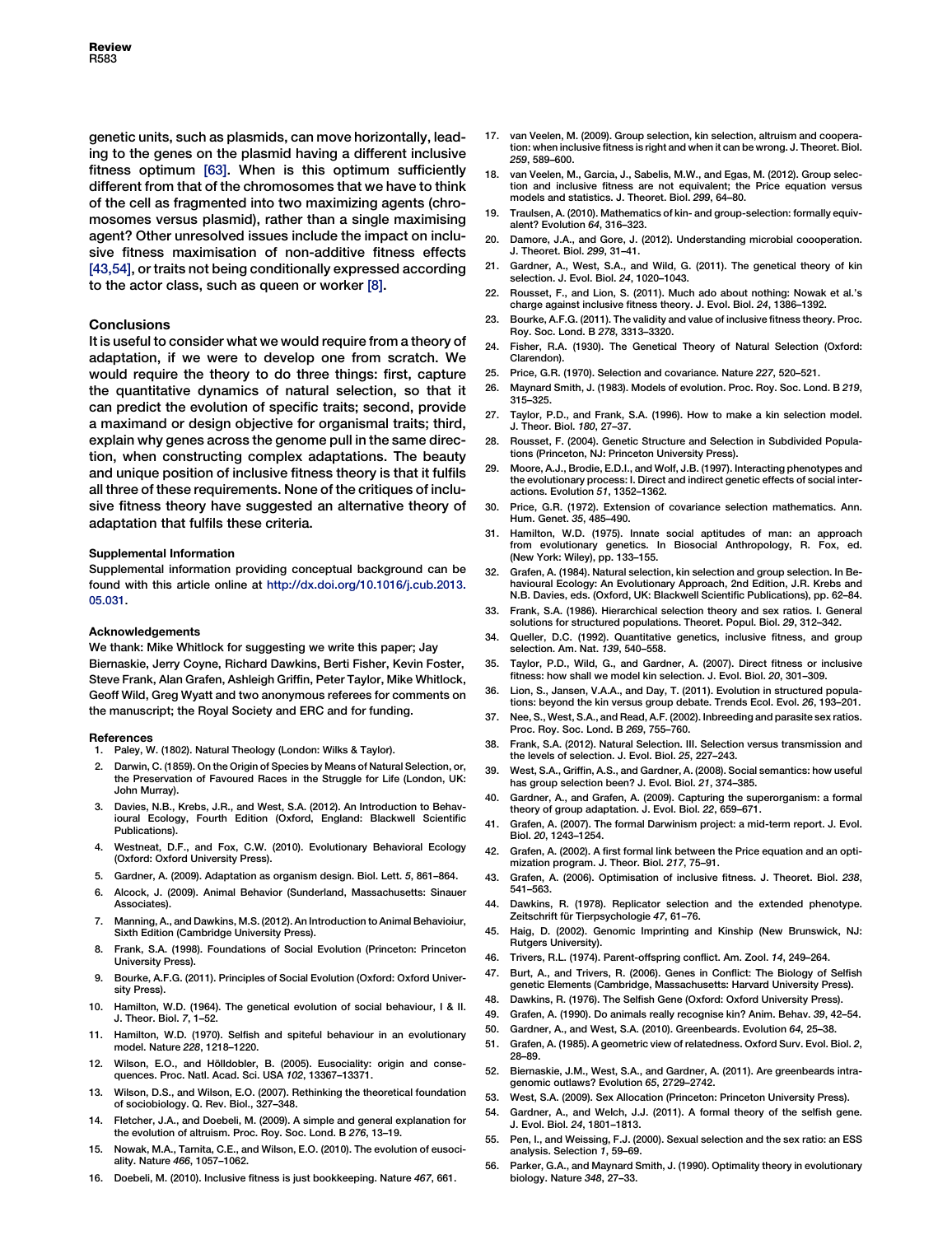- <span id="page-7-0"></span>57. Leigh, E.G. (1971). Adaptation and Diversity (San Francisco: Freeman, Cooper and Company).
- 58. Atlan, A., Mercot, H., Landre, C., and Montchamp-Moreau, C. (1997). The sex-ratio trait in *Drosophila simulans*: geographical distribution of distortion<br>and resistance. Evolution 51, 1886–1895.
- 59. Taylor, D.R. (1999). Genetics of sex ratio variation among natural populations of a dioecious plant. Evolution 53, 55–62.
- 60. Grafen, A. (1999). Formal Darwinism, the individual-as-maximizing-agent analogy and bet-hedging. Proc. Roy. Soc. Lond. B 266, 799–803.
- 61. Queller, D.C. (1992). A general model for kin selection. Evolution 46, 376–380.
- 62. Grafen, A. (1991). Modelling in behavioural ecology. In Behavioural Ecology, an Evolutionary Approach, J.R. Krebs and N.B. Davies, eds. (Oxford: Blackwell), pp. 5–31.
- 63. Nogueira, T., Rankin, D.J., Touchon, M., Taddei, F., Brown, S.P., and Rocha, E.P.C. (2009). Horizontal gene transfer of the secretome drives the evolution of bacterial cooperation and virulence. Curr. Biol. 19, 1683–1691.
- 64. Maynard Smith, J. (1969). The status of Neo-Darwinism. In Towards a Theoretical Biology 2. Sketches, C.H. Waddington, ed. (Edinburgh: Edinburgh University Press), pp. 82–94.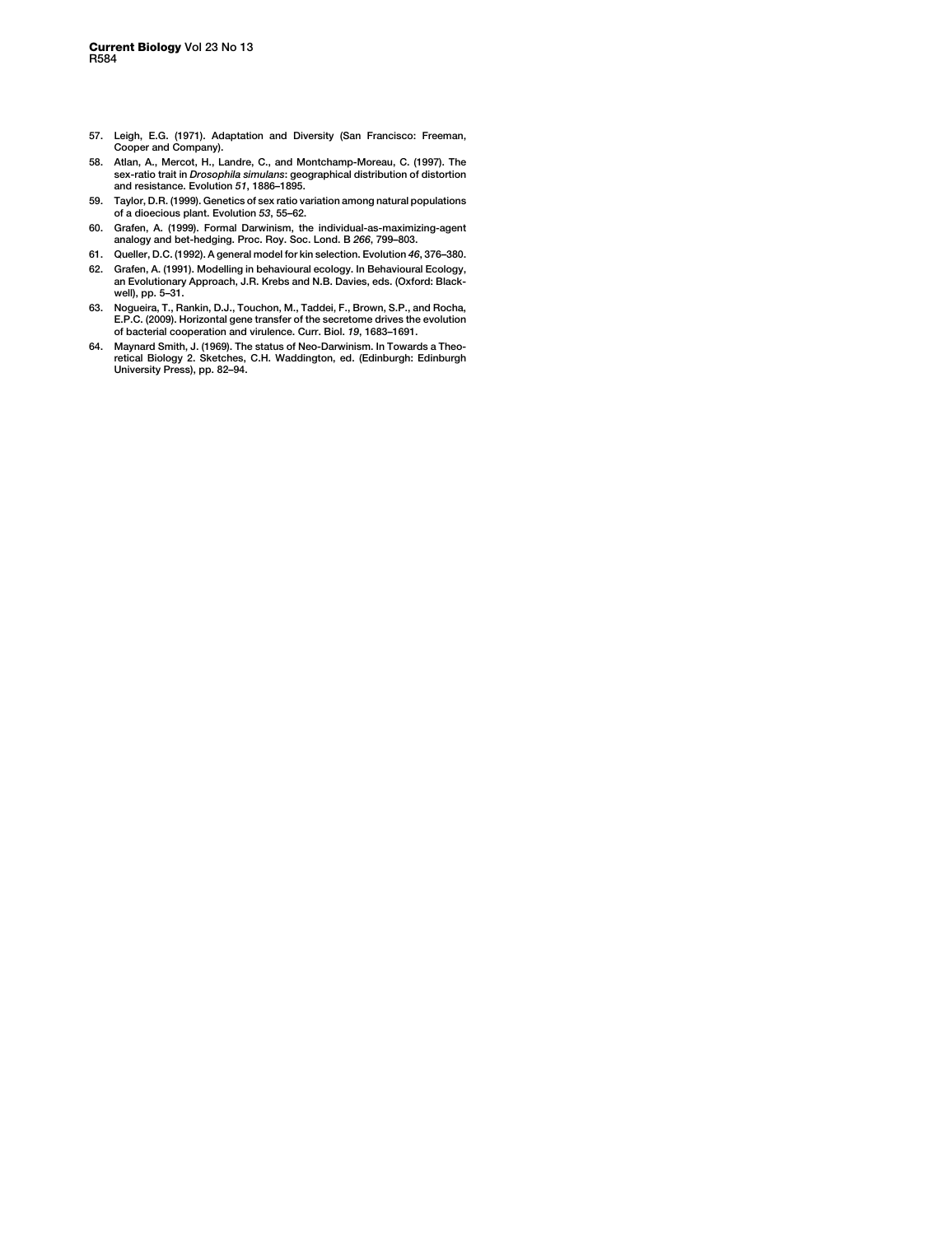### **Supplemental information**

### **Adaptation and inclusive fitness**

Stuart A. West and Andy Gardner

### **The dynamics of natural selection**

Here, we more formally address the first question of our main text, concerning the equivalence and generality of the alternative modeling approaches that are used to study adaptive evolution. The major contenders all stem from the same basic principle, that natural selection drives genetic change of biological populations. Darwin's [S1] original argument was that natural selection will favour those heritable traits that are associated with greater reproductive success, leading individual organisms to become better fitted to their environments. Fisher [S2] later made these ideas mathematically concrete, by unifying Darwinian evolution with Mendelian genetics. Importantly, Fisher formally defined Darwinian fitness as the individual's asymptotic contribution of genes to future generations, or 'reproductive value'. This genetical theory of natural selection was elegantly encapsulated by Price [S3], whose equation states that the change in the population average of any heritable trait *ΔE(g)* is equal to the covariance of that trait g with relative fitness *v*:

$$
\Delta_{\mathcal{S}}E(\mathbf{g}) = cov(\mathbf{v}, \mathbf{g}).\tag{1}
$$

This clarifies that the key criterion for natural selection to favour any trait is that genes for this trait are positive correlated with individual fitness. However, correlation may obscure causation, particularly when considering the evolution of altruistic traits that appear, at first sight, to be precluded by equation (1). Consequently, social evolution researchers have found it helpful to split equation (1) into more meaningful, causal relations. Debate has focused on the relative usefulness of three basic approaches.

First, the "personal fitness" or "neighbour modulated fitness" approach decomposes the overall correlation between an individual's genes and her fitness into a direct and an indirect effect [S4-S9]. The direct effect owes to the expression of those genes in the individual's own phenotype. The indirect (kin selection) effect, that owes to the expression of copies of those same genes in the phenotypes of the individual's social partners, and contributes to the action of selection in proportion to the genetic relatedness between the individual and her social partners (Figure 2a). Mathematically, this may be written as:

$$
\Delta_S E(g) = \beta(v, g|g')cov(g, g) + \beta(v, g'|g)cov(g', g),\tag{2}
$$

where g′ denotes the genetic value of the individual's social partner [S4,S10-S12]. The direct fitness effect is negative for altruistic behaviours (costly), and hence is often *denoted*  $\beta(v, g|g') = -c$ . The indirect fitness effect is positive for altruistic behaviours (beneficial), and is denoted  $\beta(v,g'|g) = b$ . The ratio  $cov(g',g)/cov(g,g) = r$ defines the genetic relatedness of social partners [S4,S11-S14]. Consequently, the condition for natural selection to favour altruism (or, indeed, any trait) is  $-c + br > 0$ ,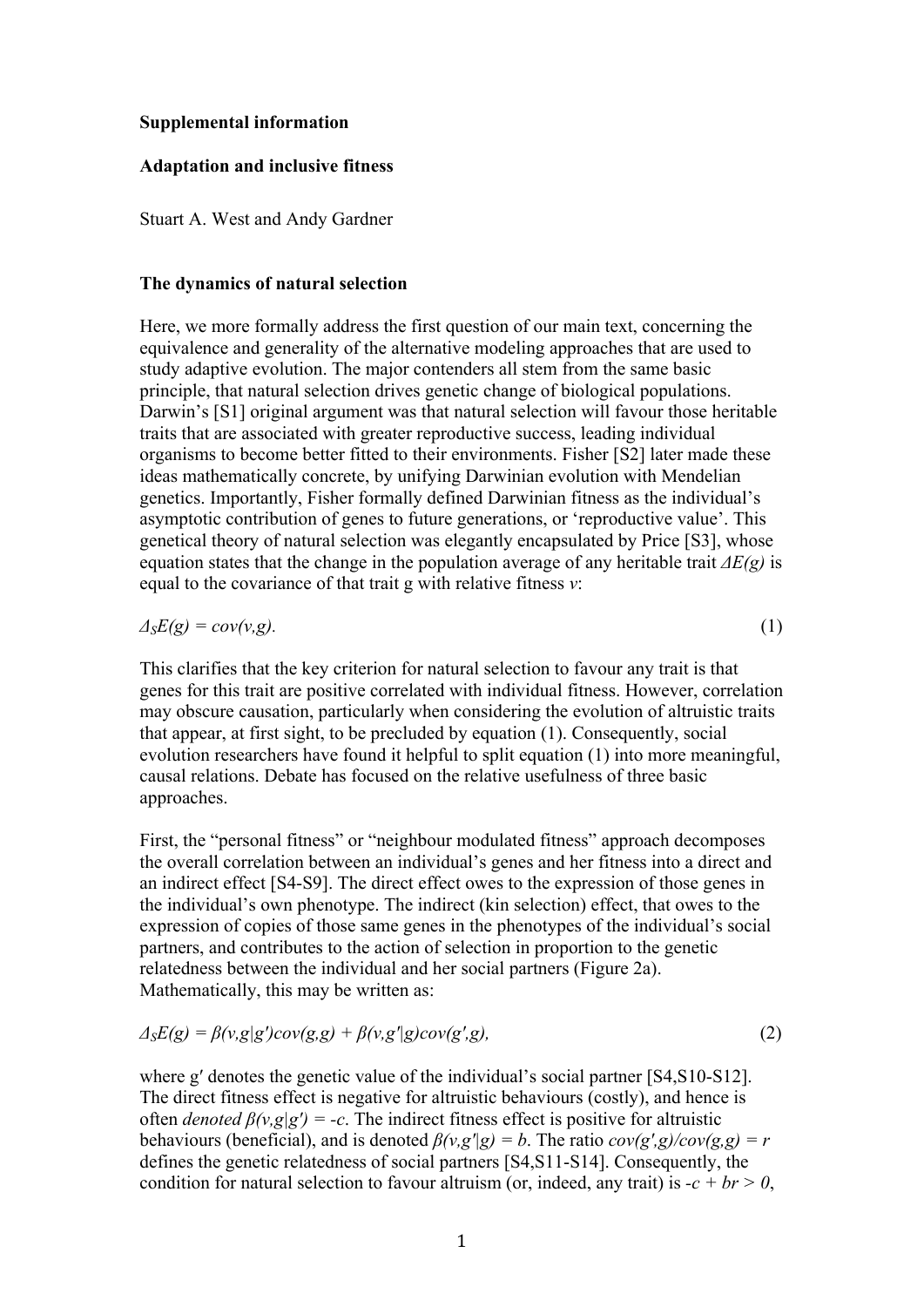which is Hamilton's rule of kin selection [S8, S15]. The theory of indirect genetic effects (IGEs) takes an essentially similar approach, with more explicit focus upon the phenotypic effects, rather than just the fitness effects, of those genes [S16].

Second, the "inclusive fitness" approach uses the same basic partition of natural selection into direct and indirect effects, but conceptualizes the indirect effect in a different ways [S8]. In particular, whilst the neighbour modulated fitness approach considers the impact  $\beta(v, g'|g)$  of the genes g' of social partners on the focal individual's own fitness v, the inclusive fitness approach instead considers the impact  $\beta$ (*v'*,*g*|*g'*) of the focal individual's genes *g* on the fitness *v'* of social partners. Mathematically, this may be written as:

$$
\Delta_S E(g) = \beta(v, g|g')cov(g, g) + \beta(v', g|g')cov(g', g),\tag{3}
$$

This difference in assigning fitness effects makes a difference at the level of the individual, because an individual's inclusive fitness need not be equal to her neighbour modulated fitness. For example, a worker ant is able to achieve inclusive fitness despite being sterile. Here, some of the reproductive success of her queen, that is assigned to the queen in the context of the neighbour modulated-fitness approach to kin selection, is reassigned to the worker in the context of the inclusive-fitness approach to kin selection. However, in aggregate, over the whole population, the two ways of computing indirect effects always add up to the same thing  $(\beta(v, g')g)$  =  $\beta$ (*v*',*g*|*g*') = *b*). Hence, both approaches to kin selection yield the same criterion for selection to favour any trait:  $-c + br > 0$ .

The two approaches lead to a different conceptualization of why relatedness matters. The inclusive fitness approach emphasizes that individuals value the reproduction of relatives because they share genes. That is, the genetic relatedness acts as a currency converter describing the valuation that an individual places upon the reproduction of her relatives. In contrast, the neighbour modulated fitness approach emphasizes that the heritable traits of social partners are more likely to be similar when they are more closely related. That is, to the extent that an individual interacts with relatives, her social partners will tend to mirror any tendency that she has for exhibiting a trait.

Third, the group selection approach decomposes the overall correlation between an individual's genes and her fitness into within- and between-group effects. The withingroup effect describes the average association between genes and fitness within social groups in the population, and contributes to the action of selection in proportion to the heritable variation that exists within social groups. The between-group effect, that describes the association between genes and fitness at the group level, and contributes to the action of selection in proportion to the heritable variation that exists between social groups (Figure 2b). Mathematically, this may be written as:

$$
\Delta_S E(g) = E_I(cov_J(v_{ij}, g_{ij})) + cov_G(v_{i}, g_{i}), \qquad (4)
$$

where each group is assigned an index i∈I and each individual in a group is assigned an index j∈J. The within-group effect may be negative for some altruistic behaviours, and the between-group effect may be positive for some altruistic behaviours. However, altruism that aids close kin to the detriment of unrelated individuals within the individual's social group may lead to a positive within-group effect and a negative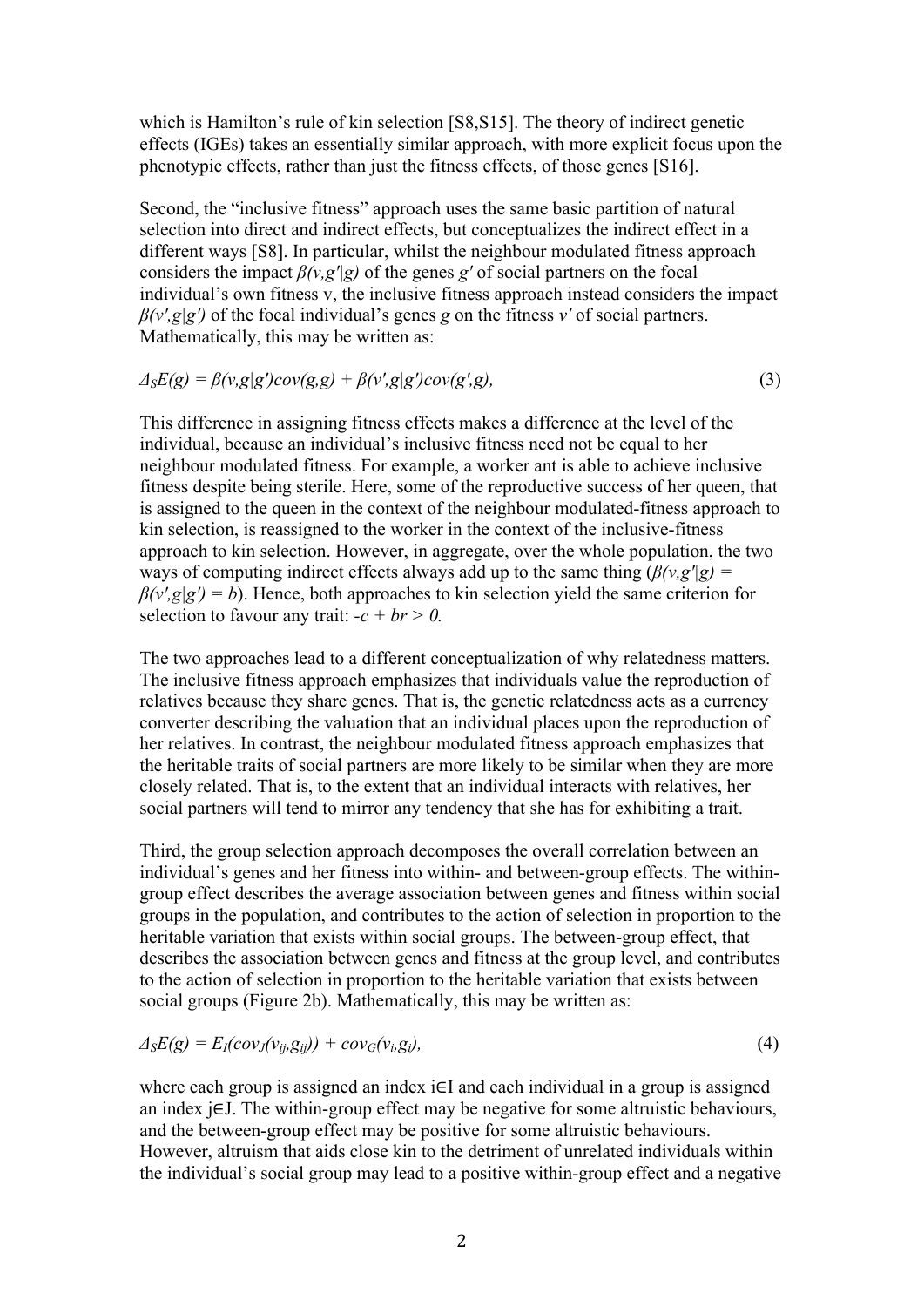between-group effect, so the group selection partition cannot be used to define altruism (contra [S17]).

The above results have two implications. First, these different methods do not represent competing hypotheses about how social evolution occurs. Instead, they are just different mathematical ways of dividing up the dynamics of natural selection, in terms of how genes influence their transmission to future generations [S4-S8,S18- S21]. Second, none of these different methods require restrictive assumptions such as pairwise interactions or linear fitness effects [S4,S7,S11,S12]. Restrictive assumptions are sometimes made when modeling specific scenarios, but this is true for all approaches, and is only done by choice (not requirement), when it is both appropriate and useful for making testable predictions [S4,S5,S7,S11,S13].

It is useful to distinguish between our aims and methods in this section, with that used when making testable predictions for specific traits. We have used the Price equation approach as a 'meta-model' to provide a general overview and show how the different approaches are related [S11,S22]. In contrast, when making specific predictions for specific traits it is usually more appropriate to combine methods such as game theory with more explicit biological assumptions [S4, S5, S7, S13]. Furthermore, when making more testable models, the aim is usually to predict relationships between specific biological parameters, such as how a trait should vary with some environmental condition, rather than starting with or focusing on Hamilton's rule. For example, how the offspring sex ratio should vary with the number of female parasitic wasps on a patch, or, in social insects, the number of times that the queen has mated [S23-S25].

### **Alternative Partitions**

Hamilton [S8] developed both the neighbour modulated fitness and the inclusive fitness approaches to kin selection, and then linked them to group selection methodology [S18] that had been developed by Price [S26]. The neighbour modulated fitness method was initially "rather unwieldy" [S8] and so it was "much easier to use inclusive fitness" [S9]. Taylor and Frank [S4-S,S27-S29] showed how the standard differentiation methods of optimization theory could be applied to neighbour modulated fitness when relatives interact. This revolutionized social evolution theory, and has since been developed further by Rousset and others, making it easier to develop more general models, which are led by the biology, and can then be interpreted with inclusive fitness [S4-S7,S27-S31]. Consequently, this interplay between neighbour modulated fitness and inclusive fitness has become the standard in most areas of social evolution theory where the aim is to develop empirically testable models. Furthermore, it has even been shown how this enables solutions to problems that had not previously been possible [S30]. Taylor and Frank [S5] termed their approach the 'direct fitness' method, but we refer to neighbour modulated fitness or personal fitness, because: (a) these terms had already been used to describe these methods [S8,S9]; (b) we wish to avoid confusion with the direct component of neighbour modulated fitness or inclusive fitness [S32].

We suggest that confusion has arisen in this area for two reasons. First, debate has centered around specific traits such as altruism or eusociality, rather than how organisms are designed (i.e. what is our most general solution to the problem of adaptation). Second, an abstract theoretical literature has emerged, that is almost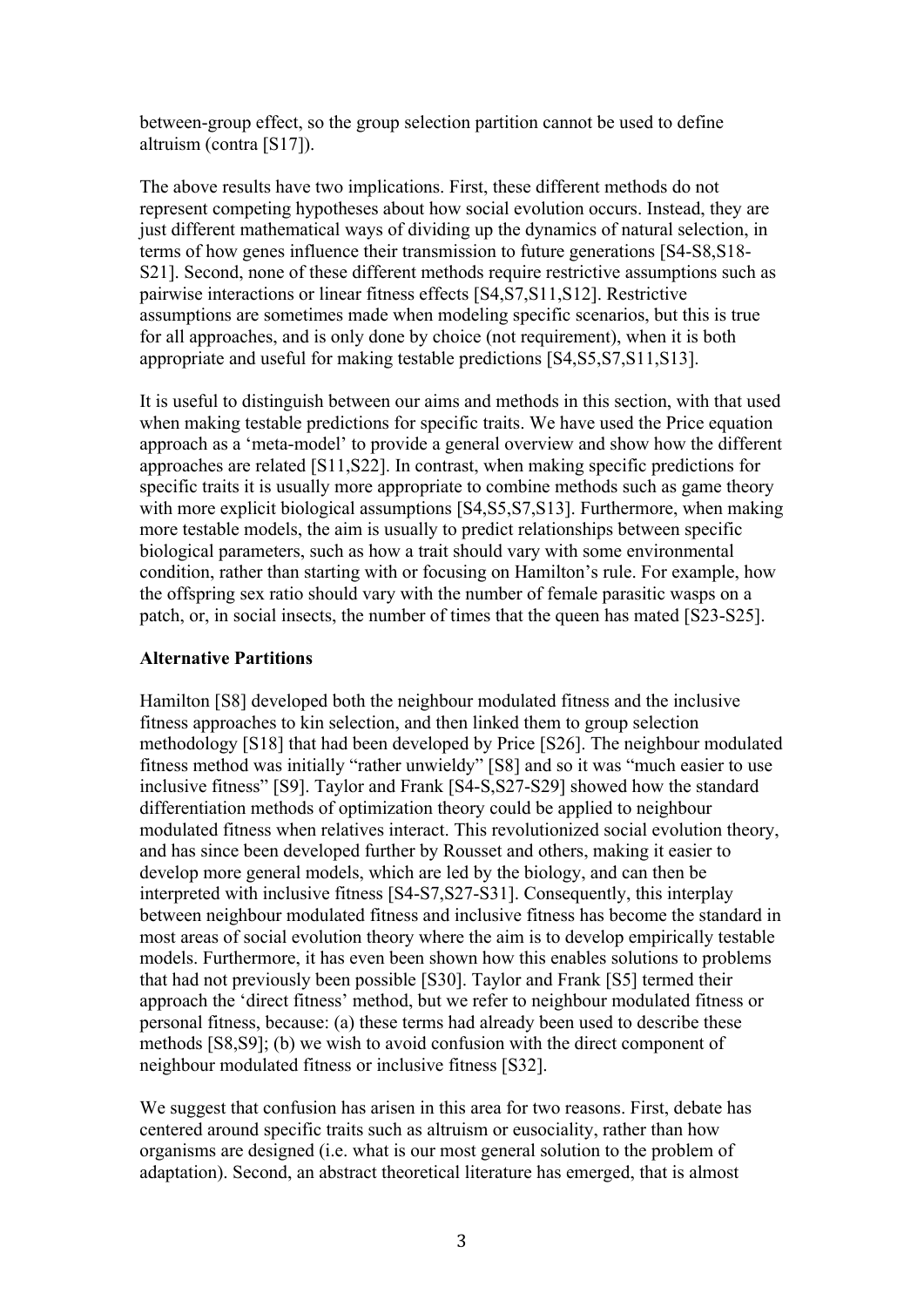totally divorced from empirical science. Indeed, it is notable that in the areas of evolutionary and behavioural ecology, where theoretical and empirical work go hand in hand, the debate over the usefulness of inclusive fitness theory and the idea of individuals as maximizing agents was resolved decades ago [S20,S33-S36].

When comparing the neighbour modulated and inclusive fitness approaches, an analogy can be made with the distinction between the active and the passive voice. The active voice / inclusive fitness interpretation makes the actor the subject, whereas the passive voice / neighbour modulated fitness interpretation makes the recipient the subject. An example of active versus passive voice is: "I performed the experiment" versus "the experiment was performed". An example of inclusive versus neighbour modulated fitness is: "the individual increases her inclusive fitness" versus "the neighbour modulated fitness of the individual is, on average, greater if she carries the gene". The active voice is generally preferred, because it enlivens the sentence and makes it less dry and dull. Likewise, the inclusive fitness approach enlivens biology by rendering it in terms of agents and their agendas. This is a matter of human psychology, but it makes sense for scientific discourse to work with, rather than against, our psychological make up.

Another way of looking at this is that the inclusive fitness approach clarifies from the focus of intentionality in individual behaviour, whereas the neighbour modulated fitness approach clarifies from the gene's eye view. The use of intentional language, such as 'altruism', by evolutionary biologists is justified when it can be linked to an individual acting as a maximizing agent analogy, in terms of its fitness [S37]. The authors of the papers which have criticized the inclusive fitness approach, still use such intentional language, and by implication, the individual as a maximising agent analogy, even though they are critising the framework upon which formally justifies it [S17,S38-S45]. One of our referees suggested that this apparent contradiction could be explained by the fact that talking about altruism helps publication in certain journals!

### **Fitness Maximization**

In the main text we have distinguished between whether a technique provides an accounting method or a maximand. It is sometimes assumed that inclusive fitness was developed purely as an accounting method. However, Hamilton [S8] made clear that a major motivation was to find a maximand of natural selection:

- "a quantity is found which incorporates the maximizing property of Darwinian fitness. This quantity is named "inclusive fitness". Species following the model should tend to evolve behaviour such that each organism appears to be attempting to maximize its inclusive fitness." (abstract, page 1)
- "it is clear that the quantity that will tend to maximize, if any, is  $R^*$ , the mean inclusive fitness" (page 7)
- "Here then we have discovered a quantity, inclusive fitness, which under the conditions of the model tends to maximize in much the same way that fitness tends to maximize in the simpler classical model." (page 8)

This search for a maximand was clearly why Hamilton went on to develop inclusive fitness, when he had already developed neighbour modulated fitness as an accounting method for kin selection [S8]. As Dawkins [S46] put it: "Inclusive fitness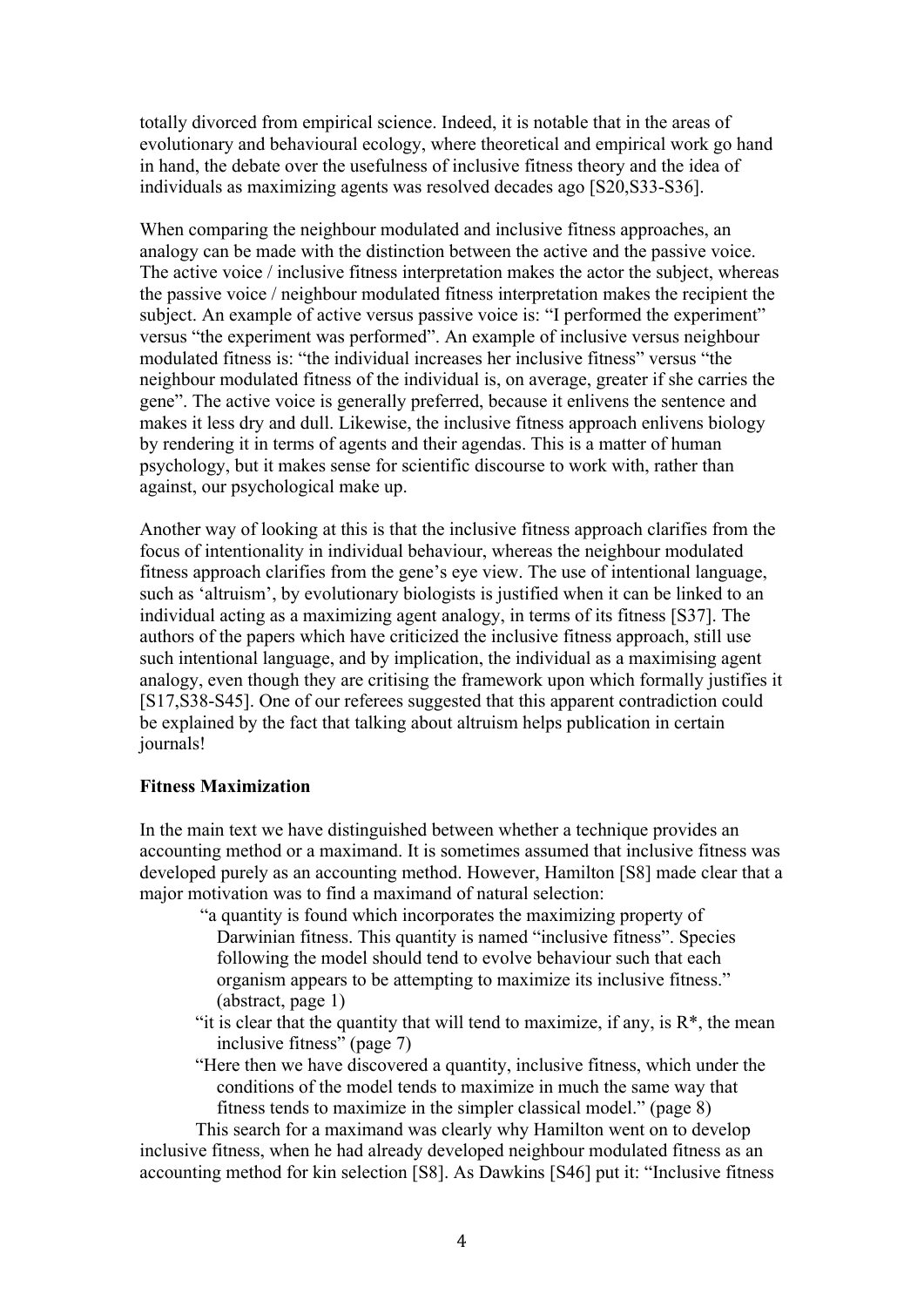may be defined as what property of an individual organism which will appear to be maximized when what is really being maximized is gene survival" . Technical and non-technical overviews of inclusive fitness maximization are provided elsewhere [S35,S47,S48].

Moreover, we emphasize that inclusive fitness provides a general result for what natural selection leads organisms to appear designed to maximise. It is often assumed that inclusive fitness is only relevant when relatives interact. However, a very special case of inclusive fitness theory (or Hamilton's rule) is when r=0, showing that when there are no indirect effects, individuals can be expected to maximise their own reproductive success [S35,S49]. That is, inclusive fitness theory clarifies the precise conditions under which the classical Darwinian result of neighbour modulated fitness maximization obtains.

### **Inclusive fitness and empirical studies**

An introduction to the relevant empirical literature is provided elsewhere. A key point here is that the purpose of empirical studies is not to measure inclusive fitness (contra [S40]), but rather to test the predictions made by inclusive fitness theory [S20,S35,S50]. One area where more complicated manipulations would be required to empirically detect them is when traits have synergistic effects [S51-S54].

### **Conflict between maximizing agents**

Another advantage of the maximizing agent analogy is that, because it focuses on the perspective of individual actors, it emphasizes when design objectives differ, and hence readily identifies evolutionary conflicts of interest. This includes conflicts between family or group members, who may also share some overlap in their interests. To give an example, consider the conflict of interest between mother and offspring in the allocation of maternal resources among the offspring, with diminishing returns on investment into offspring fitness. Taking an inclusive fitness perspective, we can say that an offspring is more related to herself than she is to her siblings, and so she would prefer that maternal resources be preferentially allocated to herself than to her siblings, whilst her mother is equally related to all of her offspring and so would prefer a more equitable allocation of resources over her brood. This neatly describes the tension between offspring and maternal traits in a single sentence.

Taking a neighbour modulated fitness approach, we would say that an offspring who carries a rare gene that, when carried by an offspring, leads to a greater allocation of maternal resources to that offspring than to her siblings, will enjoy an increase in fitness owing to her obtaining more than her fair share of maternal resources, but will also suffer a decrease in fitness owing to her siblings behaving similarly selfishly and, all else being equal, the increment is twice the decrement because, whilst she definitely carries a copy of the gene, each sibling only carries the gene with probability one half, and so, all else being equal, her fitness is increased if she carries the gene, and hence offspring are favoured to extract more than their fair share of maternal resources. In contrast, an offspring who carries a rare gene that, when carried by a mother, leads to an unequal allocation of maternal resources to one of her offspring, will enjoy an increase in fitness if she happens to be the lucky offspring but will suffer a decrease in fitness if she is one of the unlucky offspring and, since she is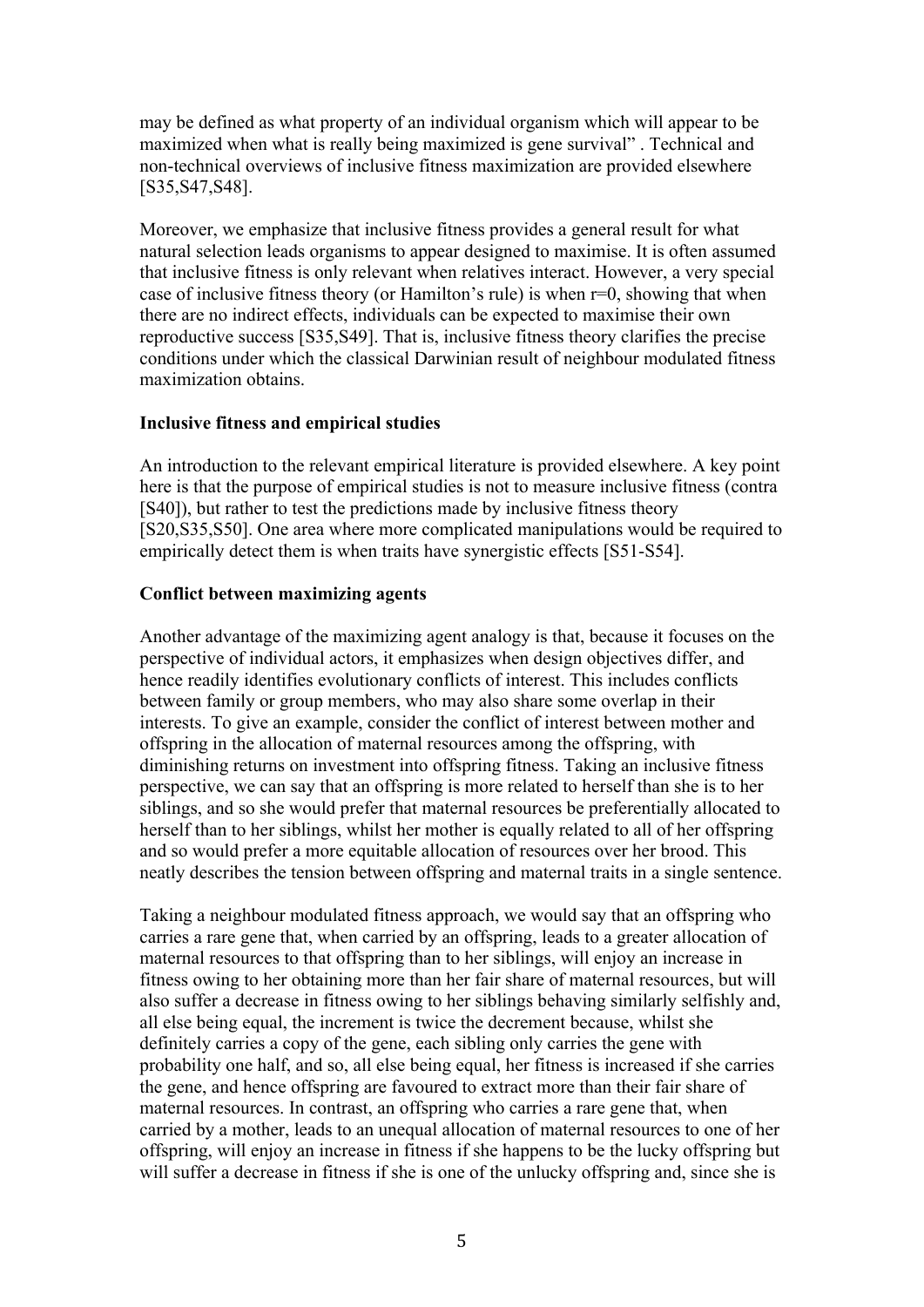just as likely to share this gene in common with her mother if she is lucky or unlucky, all else being equal, her fitness is not increased by carrying the gene (and, indeed, is reduced if inequitable distribution of maternal resources reduces the overall fitness of the brood), and hence mothers are not favoured to distribute their resources unevenly among their offspring.

The above example demonstrates that the inclusive fitness approach is a less cumbersome way of conceptualising conflicts of interest. Furthermore, with more complicated scenarios, where populations are structured into classes such as sex or caste, the neighbour modulated fitness approach becomes increasingly unwieldy. For example, if offspring could be male or female, then we would have to add in another class of individual to average over. Inclusive fitness deals with this far more simply, by varying how different classes of individuals are valued, according to their relatedness and reproductive value.

### **Greenbeards and adaptation**

In the main text, we pointed out that because all but the simplest traits are produced by multiple genes, greenbeards are unlikely to be able to give rise to complex adaptation. An interesting possible exception to this, which requires further investigation, are the genetic units which move horizontally in microbes, such as plasmids. These units can be of non-trivial size, relative to the rest of the bacterial genome, and it is notable that possibly the most common form of greenbeard bacteriocin warfare - is often underpinned by plasmid-born genes [S55].

The extent to which this leads to the various adaptations of the bacterial cell having different design objectives is not clear [S56]. For example, would population structuring or conflict over plasmid transmission/expression tend to align the interests of plasmids with the rest of the bacterial genome? Or do we need to consider these different genetic entities as separate inclusive fitness maximizing agents? Both theoretical and empirical work is required to address such questions [S57-S61].

## **Supplemental references**

- S1. Darwin, C. (1859). On the Origin of Species by Means of Natural Selection, or, the Preservation of Favoured Races in the Struggle for Life, (London, UK: John Murray).
- S2. Fisher, R.A. (1930). The Genetical Theory of Natural Selection, (Oxford: Clarendon).
- S3. Price, G.R. (1970). Selection and covariance. Nature 227, 520-521.
- S4. Frank, S.A. (1998). Foundations of Social Evolution, (Princeton: Princeton University Press).
- S5. Taylor, P.D., and Frank, S.A. (1996). How to make a kin selection model. J. Theor. Biol. 180, 27-37.
- S6. Taylor, P.D., Wild, G., and Gardner, A. (2007). Direct fitness or inclusive fitness: how shall we model kin selection. Journal of Evolutionary Biology *20*, 301-309.
- S7. Rousset, F. (2004). Genetic structure and selection in subdivided populations, (Princeton, NJ: Princeton University Press).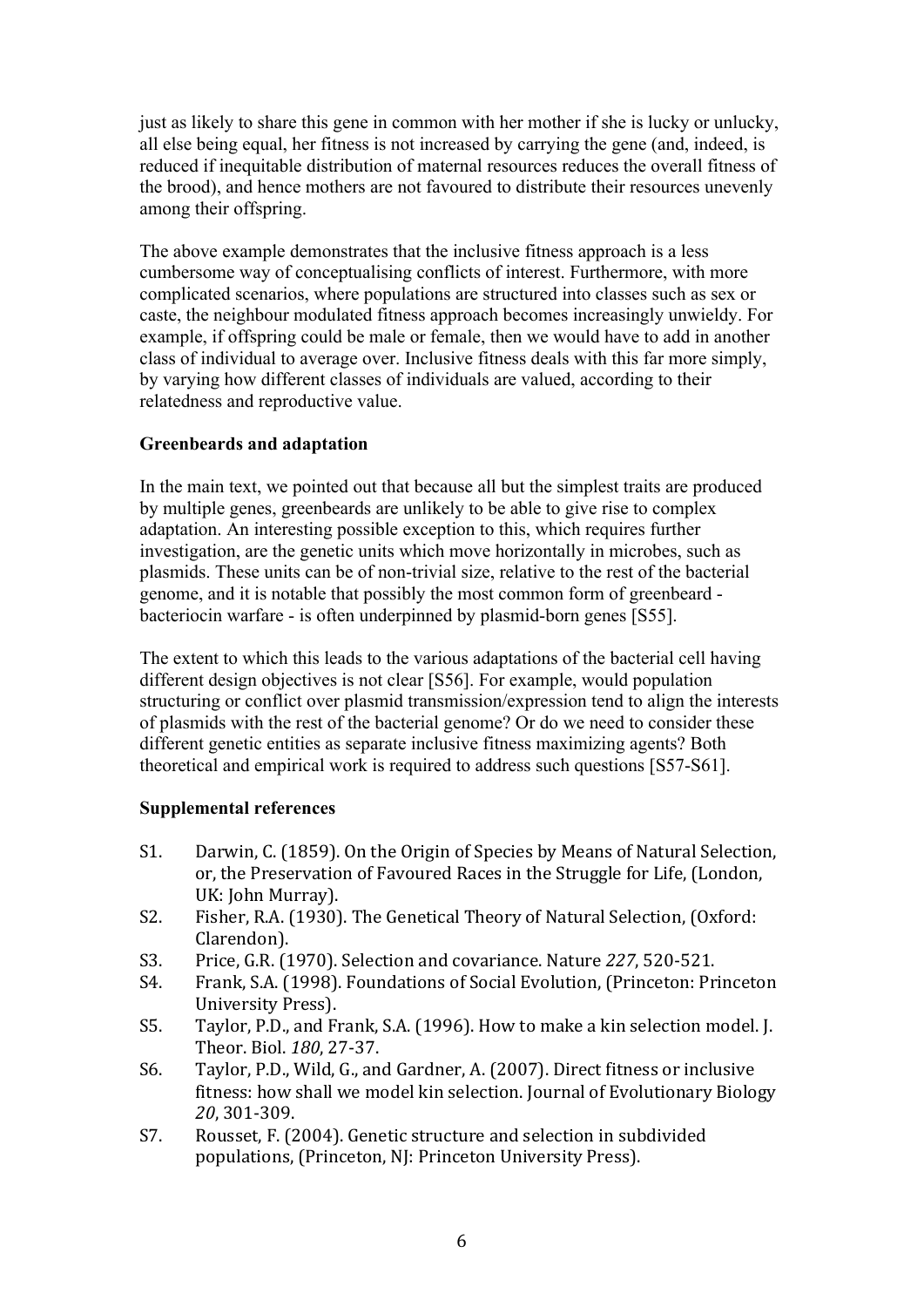- S8. Hamilton, W.D. (1964). The genetical evolution of social behaviour, I & II. J. Theor. Biol. 7, 1-52.
- S9. Maynard Smith, J. (1983). Models of evolution. Proc. Roy. Soc. Lond. B 219, 315-325.
- S10. Hamilton, W.D. (1970). Selfish and spiteful behaviour in an evolutionary model. Nature 228, 1218-1220.
- S11. Gardner, A., West, S.A., and Wild, G. (2011). The genetical theory of kin selection. Journal of Evolutionary Biology 24, 1020-1043.
- S12. Queller, D.C. (1992). A general model for kin selection. Evolution 46, 376-380.
- S13. Frank, S.A. (1983). Theoretical and empirical studies of sex ratios, mainly in fig wasps. (University of Florida).
- S14. Orlove, M.J., and Wood, C.L. (1978). Coefficients of relationship and coefficients of relatedness in kin selection: a covariance form for the rho formula. Journal of Theoretical Biology 73, 679-686.
- S15. Hamilton, W.D. (1963). The evolution of altruistic behaviour. Am. Nat. 97, 354-356.
- S16. Moore, A.J., Brodie, E.D.I., and Wolf, J.B. (1997). Interacting phenotypes and the evolutionary process: I. Direct and indirect genetic effects of social interactions. Evolution 51, 1352-1362.
- S17. Wilson, D.S., and Wilson, E.O. (2007). Rethinking the theoretical foundation of sociobiology. Q. Rev. Biol., 327-348.
- S18. Hamilton, W.D. (1975). Innate social aptitudes of man: an approach from evolutionary genetics. In Biosocial Anthropology, R. Fox, ed. (New York: Wiley), pp. 133-155.
- S19. Frank, S.A. (1986). Hierarchical selection theory and sex ratios. I. General solutions for structured populations. Theoret. Popul. Biol. 29, 312-342.
- S20. Grafen, A. (1984). Natural selection, kin selection and group selection. In Behavioural Ecology: An Evolutionary Approach, 2nd Edition, J.R. Krebs and N.B. Davies, eds. (Oxford, UK: Blackwell Scientific Publications), pp. 62-84.
- S21. Queller, D.C. (1992). Quantitative genetics, inclusive fitness, and group selection. American Naturalist 139, 540-558.
- S22. Frank, S.A. (2012). Natural Selection. IV. The Price equation. Journal of Evolutionary Biology 25, 1002-1019.
- S23. Boomsma, J.J., and Grafen, A. (1991). Colony-level sex ratio selection in the eusocial Hymenoptera. I. Evol. Biol. 4, 383-407.
- S24. Hamilton, W.D. (1967). Extraordinary sex ratios. Science 156, 477-488.
- S25. West, S.A. (2009). Sex Allocation, (Princeton: Princeton University Press).
- S26. Price, G.R. (1972). Extension of covariance selection mathematics. Annals of Human Genetics 35, 485-490.
- S27. Frank, S.A. (1995). Mutual policing and repression of competition in the evolution of cooperative groups. Nature 377, 520-522.
- S28. Frank, S.A. (1996). Models of parasite virulence. Q. Rev. Biol. 71, 37-78.
- S29. Frank, S.A. (1997). Multivariate analysis of correlated selection and kin selection, with an ESS maximization method. J. Theor. Biol. 189, 307-316.
- S30. Nee, S., West, S.A., and Read, A.F. (2002). Inbreeding and parasite sex ratios. Proc. Roy. Soc. Lond. B 269, 755-760.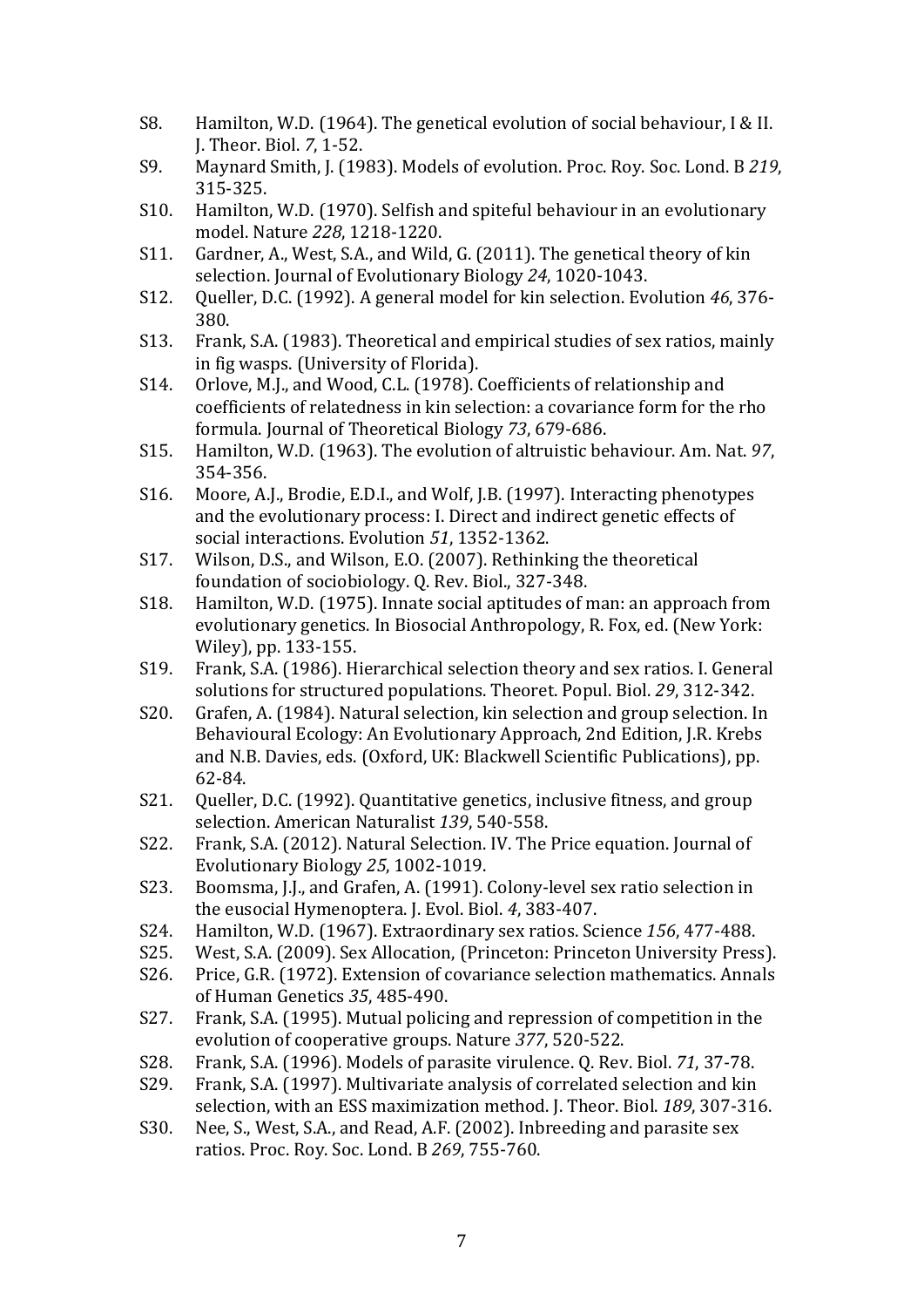- S31. Wild, G. (2011). Direct fitness for dynamic kin selection. Journal of Evolutionary Biology 24, 1020-1043.
- S32. West, S.A., Griffin, A.S., and Gardner, A. (2008). Social semantics: how useful has group selection been? Journal of Evolutionary Biology 21, 374-385.
- S33. Davies, N.B., Krebs, J.R., and West, S.A. (2012). An Introduction to Behavioural Ecology, Fourth Edition, Fourth Edition, (Oxford, England: Blackwell Scientific Publications).
- S34. Grafen, A. (1990). Biological signals as handicaps. Journal of Theoretical Biology 144, 517-546.
- S35. Grafen, A. (1991). Modelling in behavioural ecology. In Behavioural Ecology, an Evolutionary Approach, J.R. Krebs and N.B. Davies, eds.  $(Oxford: Blackwell)$ , pp. 5-31.
- S36. Westneat, D.F., and Fox, C.W. (2010). Evolutionary Behavioral Ecology, (Oxford: Oxford University Press).
- S37. Grafen, A. (1999). Formal Darwinism, the individual-as-maximizing-agent analogy and bet-hedging. Proc. Roy. Soc. Lond. B 266, 799-803.
- S38. Wilson, E.O., and Hölldobler, B. (2005). Eusociality: origin and consequences. Proc. Natl. Acad. Sci. U.S.A. 102, 13367-13371.
- S39. Fletcher, J.A., and Doebeli, M. (2009). A simple and general explanation for the evolution of altruism. Proceedings of the Royal Society of London Series B 276, 13-19.
- S40. Nowak, M.A., Tarnita, C.E., and Wilson, E.O. (2010). The evolution of eusociality. Nature 466, 1057-1062.
- S41. Doebeli, M. (2010). Inclusive fitness is just bookkeeping. Nature 467, 661.
- S42. van Veelen, M. (2009). Group selection, kin selection, altruism and cooperation: when inclusive fitness is right and when it can be wrong. Journal of Theoretical Biology 259, 589-600.
- S43. van Veelen, M., Garcia, J., Sabelis, M.W., and Egas, M. (2012). Group selection and inclusive fitness are not equivalent; the Price equation versus models and statistics. Journal of Theoretical Biology 299, 64-80.
- S44. Traulsen, A. (2010). Mathematics of kin- and group-selection: formally equivalent? Evolution 64, 316-323.
- S45. Damore, J.A., and Gore, J. (2012). Understanding microbial cooperation. Journal of Theoretical Biology 299, 31-41.
- S46. Dawkins, R. (1978). Replicator selection and the extended phenotype. Zeitschrift für Tierpsychologie 47, 61-76.
- S47. Grafen, A. (2006). Optimisation of inclusive fitness. Journal of Theoretical Biology 238, 541-563.
- S48. Grafen, A. (2007). The formal Darwinism project: a mid-term report. Journal of Evolutionary Biology 20, 1243-1254.
- S49. Grafen, A. (1985). A geometric view of relatedness. Oxford Surv. Evol. Biol. 2, 28-89.
- S50. Grafen, A. (1982). How not to measure inclusive fitness. Nature 298, 425-426.
- S51. Gardner, A., and West, S.A. (2010). Greenbeards. Evolution 64, 25-38.
- S52. Queller, D.C. (1984). Kin selection and frequency dependence: a game theoretic approach. Biological Journal of the Linnean Society 23, 133-143.